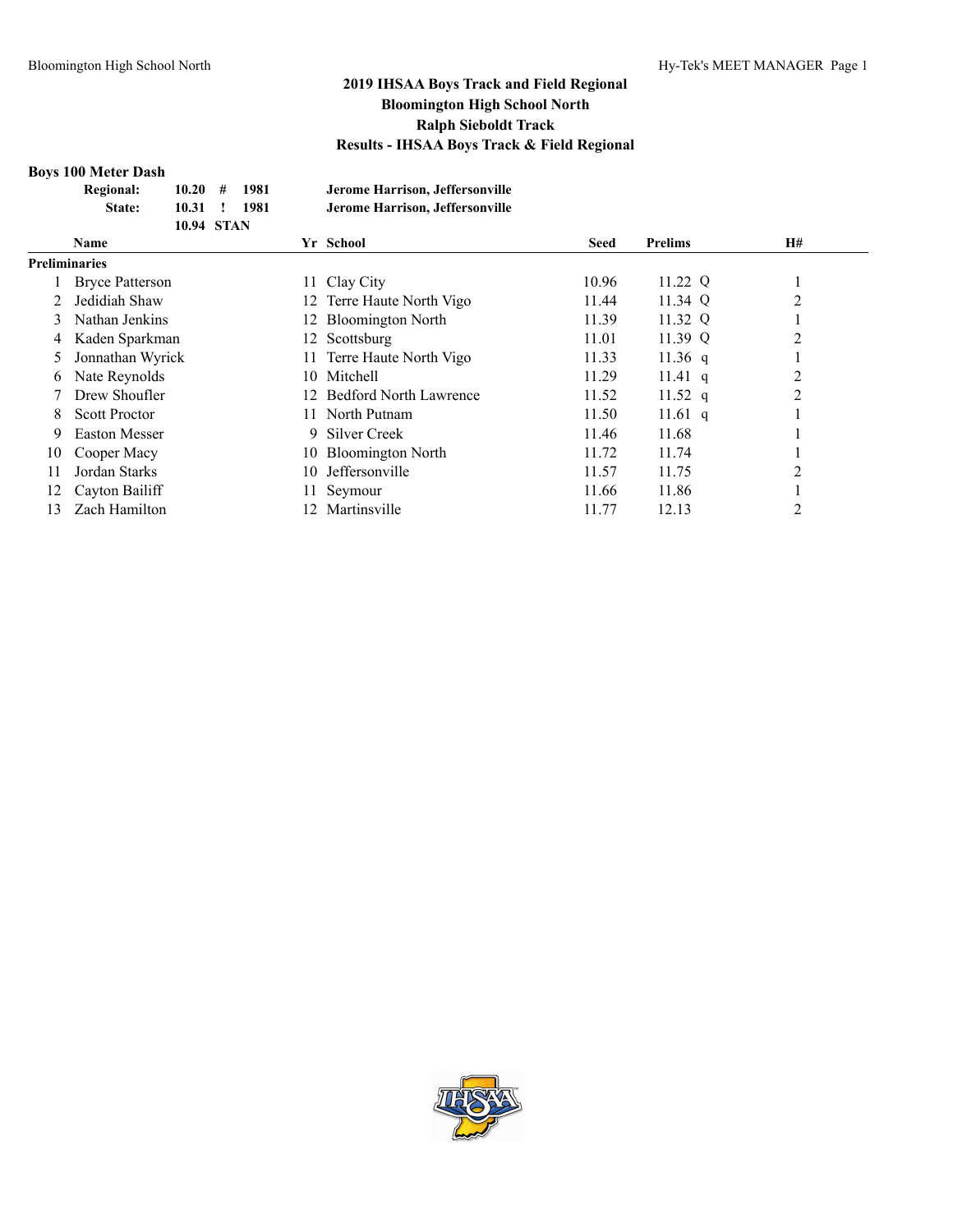#### **Boys 100 Meter Dash**

|               | <b>Regional:</b><br>10.20<br>10.31<br>State:<br><b>10.94 STAN</b> | #<br>1981<br>1981 |     | Jerome Harrison, Jeffersonville<br>Jerome Harrison, Jeffersonville |                |               |             |               |
|---------------|-------------------------------------------------------------------|-------------------|-----|--------------------------------------------------------------------|----------------|---------------|-------------|---------------|
|               | <b>Name</b>                                                       |                   |     | Yr School                                                          | <b>Prelims</b> | <b>Finals</b> |             | <b>Points</b> |
| <b>Finals</b> |                                                                   |                   |     |                                                                    |                |               |             |               |
|               | <b>Bryce Patterson</b>                                            |                   |     | 11 Clay City                                                       | 11.22          | 10.94         | <b>STAN</b> | 10            |
|               | Nathan Jenkins                                                    |                   |     | 12 Bloomington North                                               | 11.32          | 11.13         |             | 8             |
| 3             | Kaden Sparkman                                                    |                   | 12. | Scottsburg                                                         | 11.39          | 11.16         |             | 6             |
| 4             | Jonnathan Wyrick                                                  |                   |     | 11 Terre Haute North Vigo                                          | 11.36          | 11.19         |             |               |
|               | Jedidiah Shaw                                                     |                   |     | 12 Terre Haute North Vigo                                          | 11.34          | 11.29         |             |               |
| 6             | Nate Reynolds                                                     |                   |     | 10 Mitchell                                                        | 11.41          | 11.30         |             | ◠             |
|               | Drew Shoufler                                                     |                   |     | 12 Bedford North Lawrence                                          | 11.52          | 11.50         |             | ◠             |
| 8             | <b>Scott Proctor</b>                                              |                   |     | North Putnam                                                       | 11.61          | 11.77         |             |               |
|               |                                                                   |                   |     |                                                                    |                |               |             |               |

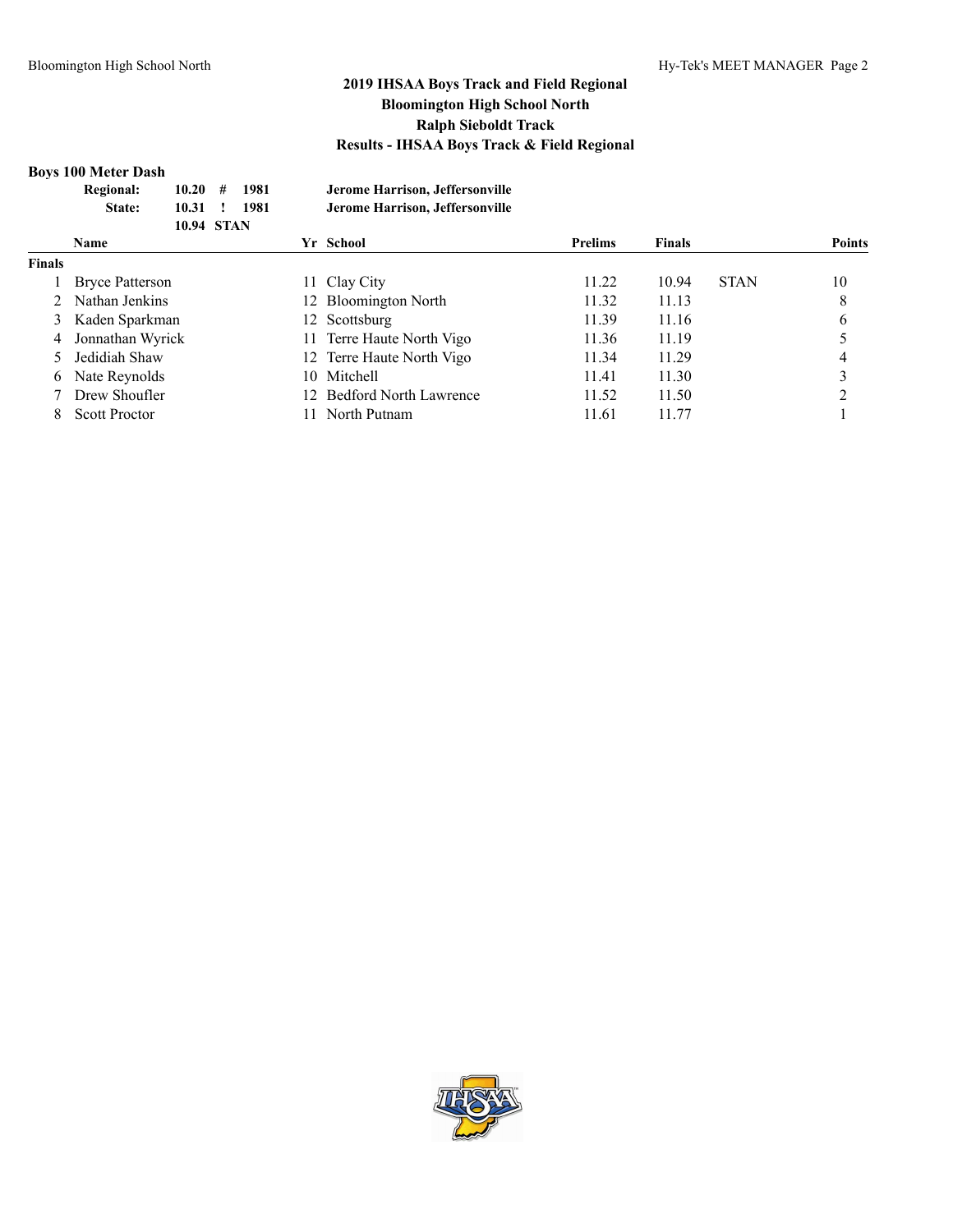#### **Boys 200 Meter Dash**

|   | DOVS ZUU IMELEI D'ASII |                   |   |      |     |                                        |       |                |    |
|---|------------------------|-------------------|---|------|-----|----------------------------------------|-------|----------------|----|
|   | <b>Regional:</b>       | 21.10             | # | 1981 |     | Jerome Harrison, Jeffersonville        |       |                |    |
|   | State:                 | 21.10             |   | 1982 |     | <b>Jeffrey Patrick, Gary Roosevelt</b> |       |                |    |
|   |                        | <b>22.08 STAN</b> |   |      |     |                                        |       |                |    |
|   | <b>Name</b>            |                   |   |      |     | Yr School                              | Seed  | <b>Prelims</b> | H# |
|   | <b>Preliminaries</b>   |                   |   |      |     |                                        |       |                |    |
|   | Kaden Sparkman         |                   |   |      |     | 12 Scottsburg                          | 22.85 | 22.82 Q        | 2  |
| 2 | <b>Bryce Patterson</b> |                   |   |      |     | 11 Clay City                           | 23.02 | 23.36 Q        |    |
|   | Nathan Jenkins         |                   |   |      |     | 12 Bloomington North                   | 22.79 | 22.86 Q        | 2  |
| 4 | Mitchell Cline         |                   |   |      |     | 11 Southwestern (Hanover)              | 22.93 | 23.40 Q        |    |
|   | 5 Djibrille Salako     |                   |   |      | 11. | Terre Haute South Vigo                 | 23.18 | $22.91$ q      | 2  |
|   | 6 Eli Moody            |                   |   |      |     | 10 Terre Haute North Vigo              | 23.48 | 2337a          |    |

|    | <b>INALITALE JULINIIIS</b> |     | 12 DRUUHIIILKUILIVULII    | <i>LL</i> .17 | $22.00 \sqrt{2}$ |  |
|----|----------------------------|-----|---------------------------|---------------|------------------|--|
| 4  | Mitchell Cline             |     | 11 Southwestern (Hanover) | 22.93         | 23.40 Q          |  |
|    | 5 Djibrille Salako         |     | 11 Terre Haute South Vigo | 23.18         | $22.91$ q        |  |
|    | 6 Eli Moody                |     | 10 Terre Haute North Vigo | 23.48         | $23.37$ q        |  |
|    | Ahmad Benford              |     | 11 Terre Haute North Vigo | 23.32         | $23.43$ q        |  |
| 8  | <b>Billy Buis</b>          | 11. | Martinsville              | 23.75         | $23.52$ q        |  |
| 9. | Dalton Clark               |     | 12 Mitchell               | 23.56         | 23.78            |  |
| 10 | Derek Thompson             | 11. | <b>Brownstown Central</b> | 23.52         | 23.85            |  |
| 11 | Parker Brown               |     | 10 Terre Haute South Vigo | 23.62         | 23.90            |  |
| 11 | Corey Miller               |     | 12 South Vermillion       | 23.61         | 23.90            |  |
| 13 | <b>Easton Messer</b>       | 9.  | Silver Creek              | 23.27         | 24.19            |  |
| 14 | Jacob Edwards              |     | 12 West Washington        | 23.95         | 24.43            |  |
| 15 | Johnathan McGlothlin       |     | Edgewood                  | 22.76         | 24.58            |  |

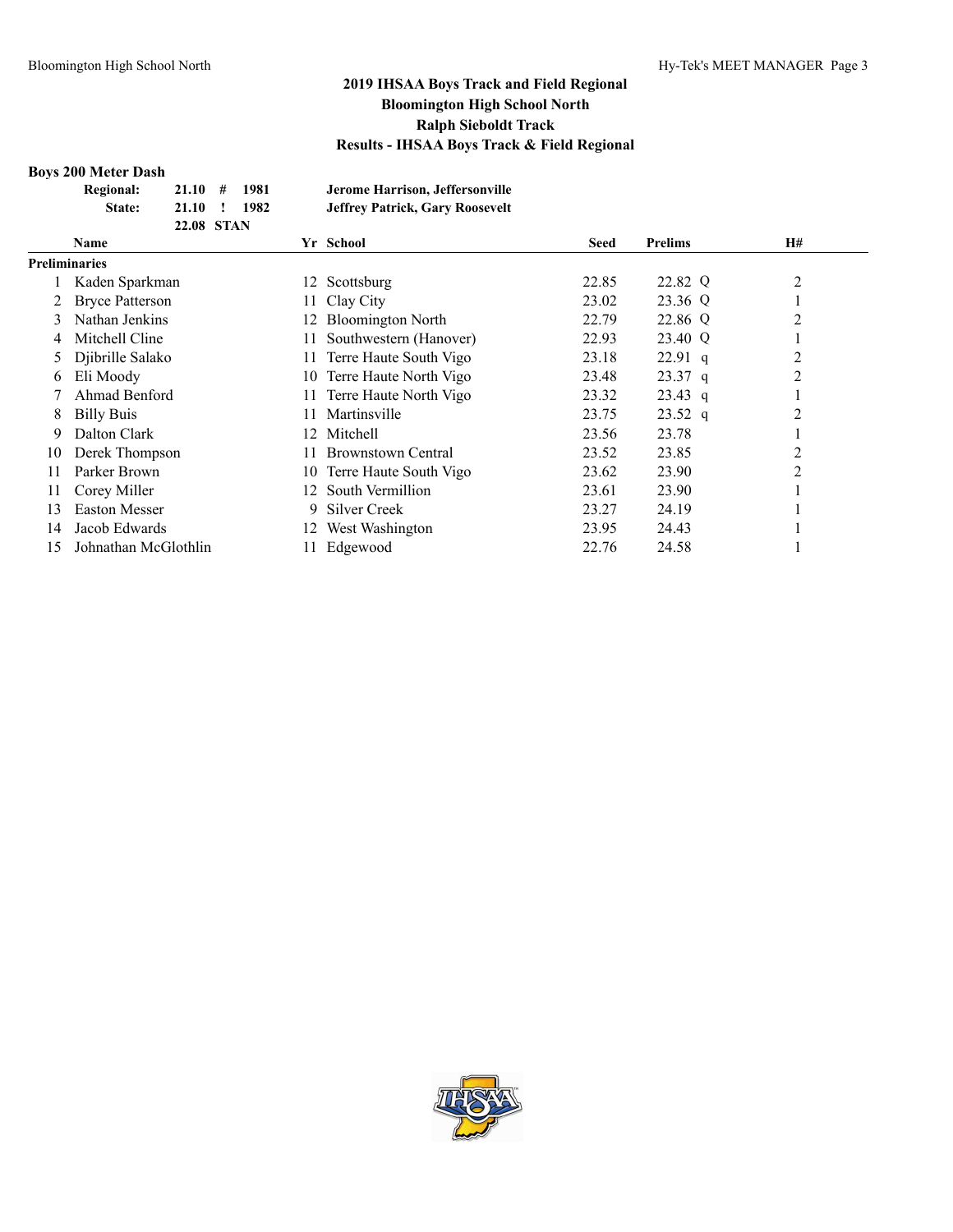#### **Boys 200 Meter Dash**

| <b>Regional:</b><br>21.10<br>#<br>21.10<br>State: | 1981<br>1982 | Jerome Harrison, Jeffersonville<br><b>Jeffrey Patrick, Gary Roosevelt</b> |                                                                                                                                           |               |               |
|---------------------------------------------------|--------------|---------------------------------------------------------------------------|-------------------------------------------------------------------------------------------------------------------------------------------|---------------|---------------|
| <b>Name</b>                                       |              |                                                                           | <b>Prelims</b>                                                                                                                            | <b>Finals</b> | <b>Points</b> |
|                                                   |              |                                                                           |                                                                                                                                           |               |               |
| Nathan Jenkins                                    |              |                                                                           | 22.86                                                                                                                                     | 22.62         | 10            |
| 2 Kaden Sparkman                                  |              |                                                                           | 22.82                                                                                                                                     | 22.75         | 8             |
| 3 Bryce Patterson                                 |              |                                                                           | 23.36                                                                                                                                     | 22.97         | 6             |
| 4 Djibrille Salako                                |              |                                                                           | 22.91                                                                                                                                     | 23.11         |               |
| 5 Eli Moody                                       |              |                                                                           | 23.37                                                                                                                                     | 23.48         |               |
| <b>Billy Buis</b>                                 |              | Martinsville                                                              | 23.52                                                                                                                                     | 23.59         |               |
| Ahmad Benford                                     |              | Terre Haute North Vigo                                                    | 23.43                                                                                                                                     | 23.59         |               |
| Mitchell Cline                                    |              | Southwestern (Hanover)                                                    | 23.40                                                                                                                                     | 23.93         |               |
|                                                   |              | 22.08 STAN                                                                | Yr School<br>12 Bloomington North<br>12 Scottsburg<br>11 Clay City<br>11 Terre Haute South Vigo<br>10 Terre Haute North Vigo<br>11<br>11. |               |               |

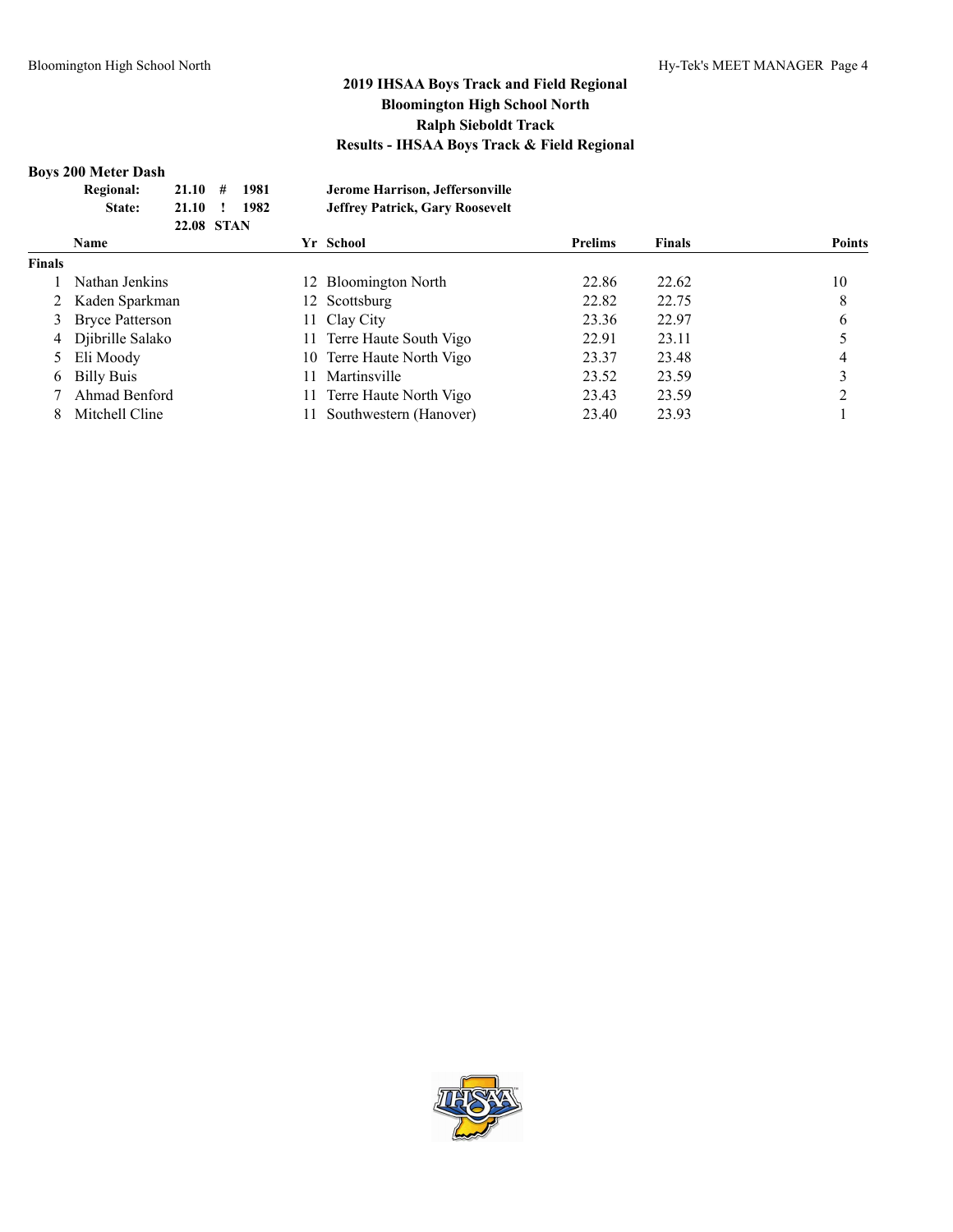#### **Boys 400 Meter Dash**

| <b>Regional:</b> | $47.20 \pm 1$ | 1983 | <b>Victor Brown, Evansville Reitz</b> |
|------------------|---------------|------|---------------------------------------|
| State:           | 46.99 !       | 2002 | David Neville, Merrillyille           |
|                  | 49.40 STAN    |      |                                       |

|        | Name                    |     | Yr School                     | <b>Seed</b> | <b>Finals</b> |             | <b>H#</b> | Points |
|--------|-------------------------|-----|-------------------------------|-------------|---------------|-------------|-----------|--------|
| Finals |                         |     |                               |             |               |             |           |        |
|        | Daunte O'Banion         | 12. | Madison Consolidated          | 48.52       | 48.44         | <b>STAN</b> | 2         | 10     |
|        | Johnathan McGlothlin    | 11. | Edgewood                      | 48.83       | 48.93         | <b>STAN</b> | 2         | 8      |
| 3      | Daxton Schmidt          |     | <b>Bloomington South</b>      | 49.92       | 49.38         | <b>STAN</b> | 2         | 6      |
| 4      | Mitchell Cline          |     | Southwestern (Hanover)        | 49.86       | 49.80         |             | 2         | 5      |
| 5      | Mason Childers          | 10  | <b>Bloomington North</b>      | 49.72       | 50.84         |             | 2         | 4      |
| 6      | Gary Spence             | 12. | South Vermillion              | 51.82       | 51.24         |             |           | 3      |
|        | <b>Steven Thomas</b>    | 11. | Northview                     | 51.84       | 51.33         |             |           | 2      |
| 8      | Colton Clifford         | 10. | North Putnam                  | 50.94       | 51.50         |             | 2         |        |
| 9      | <b>Ray Bates</b>        | 11. | Cloverdale                    | 52.28       | 52.24         |             |           |        |
| 10     | David Hock              | 10  | Terre Haute North Vigo        | 52.47       | 52.31         |             |           |        |
| 11     | Caleb Vanmeter          | 10  | Paoli                         | 51.60       | 53.35         |             | 2         |        |
| 12     | Patrick Lincoln         | 12  | Scottsburg                    | 52.54       | 53.43         |             |           |        |
| 13     | Stephen Burchyett       | 12  | Terre Haute North Vigo        | 52.34       | 53.48         |             |           |        |
| 14     | Nathaniel Endris        |     | Eastern (Pekin)               | 52.90       | 53.52         |             |           |        |
| 15     | <b>Chance Pemberton</b> | 12. | <b>Bedford North Lawrence</b> | 52.42       | 53.87         |             |           |        |
| 16     | Zackary Raake           | 9   | Edgewood                      | 51.80       | 56.90         |             | 2         |        |

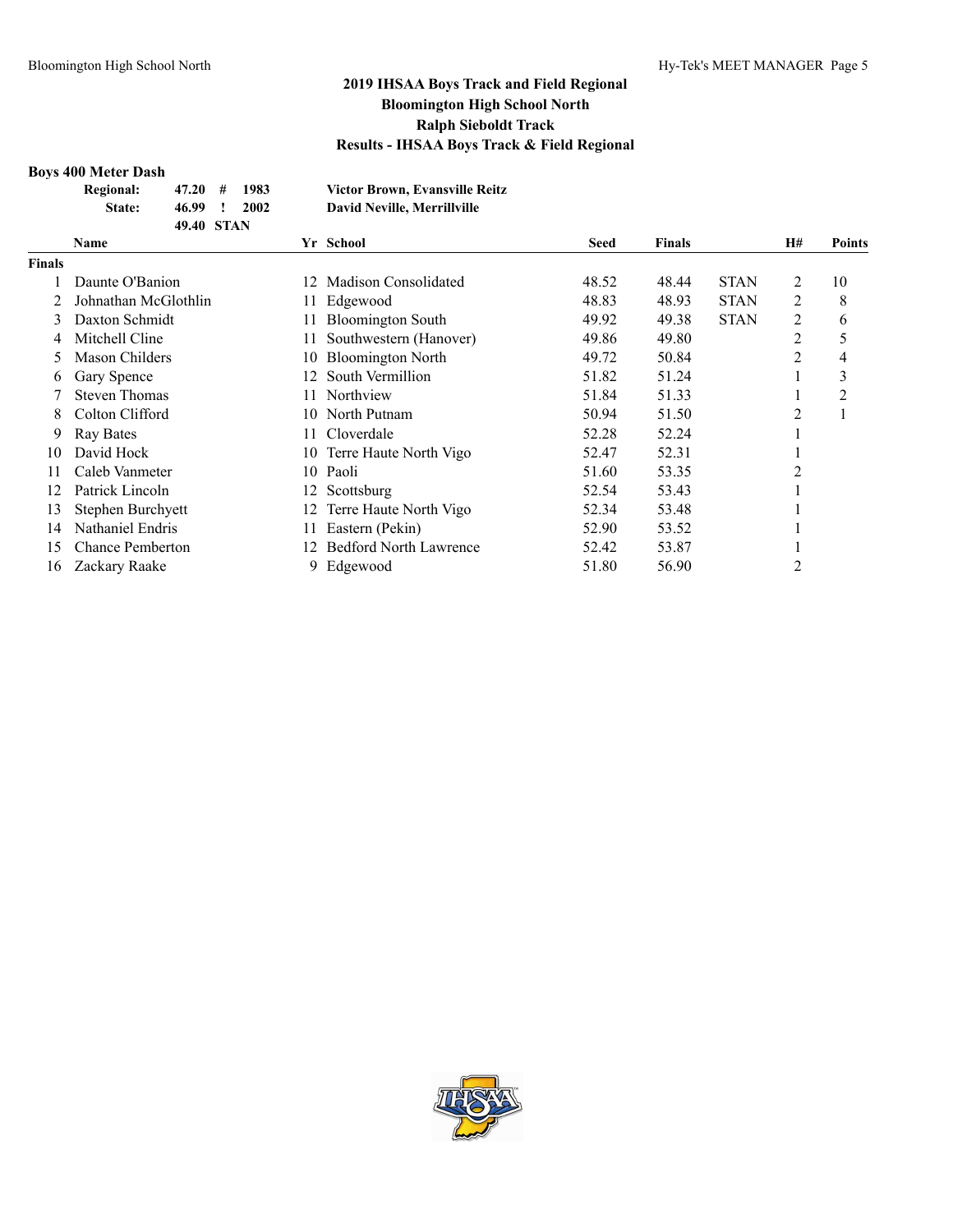# **Boys 800 Meter Run**

| YƏ OVV IYILILI IXUII     |                |  |        |
|--------------------------|----------------|--|--------|
| Regional: 1:53.31 # 2010 |                |  | Jason  |
| State:                   | 1:49.25 ! 2011 |  | Austir |
|                          | 1:56.32 STAN   |  |        |

**Regional: 1:53.31 # 2010 Jason Waterman, Bloomington North State: 1:49.25 ! 2011 Austin Mudd, Center Grove**

|               | <b>Name</b>        | Yr School         |                               | <b>Seed</b> | <b>Finals</b> | <b>Points</b> |
|---------------|--------------------|-------------------|-------------------------------|-------------|---------------|---------------|
| <b>Finals</b> |                    |                   |                               |             |               |               |
|               | Wilson Zinkan      |                   | 12 Bloomington South          | 1:57.53     | 1:56.61       | 10            |
|               | Jackson McPheeters | 12.               | <b>Brown County</b>           | 1:57.99     | 1:56.65       | 8             |
| 3             | Paul Rushton       | 11.               | <b>Bloomington North</b>      | 1:57.59     | 1:56.93       | 6             |
| 4             | Chase Rusch        | Austin<br>12.     |                               | 2:02.33     | 1:57.32       | 5             |
| 5.            | Cael Light         |                   | 10 Terre Haute South Vigo     | 2:03.10     | 1:59.17       | 4             |
| 6             | Blaire Holt        | 12.               | Madison Consolidated          | 2:01.30     | 1:59.70       | 3             |
|               | Michael Dunagan    |                   | 12 Terre Haute North Vigo     | 1:59.67     | 2:00.81       | 2             |
| 8             | Aubrey Smith       | 11-               | Silver Creek                  | 2:02.97     | 2:01.07       |               |
| 9             | Tristian Rowland   | Scottsburg<br>10. |                               | 2:02.89     | 2:01.80       |               |
| 10            | John Gillard       | 11.               | <b>Bloomington South</b>      | 1:59.89     | 2:02.19       |               |
| 11            | Lane Elsner        | 9.                | Jennings County               | 2:03.84     | 2:02.69       |               |
| 12            | Marino Dolph       | 12.               | <b>Brown County</b>           | 2:03.30     | 2:04.54       |               |
| 13            | Isaac Williams     | 10.               | <b>Bedford North Lawrence</b> | 2:05.25     | 2:06.68       |               |
| 14            | Henry Streib       |                   | 11 Bloomington North          | 2:03.87     | 2:07.70       |               |
| 15            | Justin Curtis      | 12 Springs Valley |                               | 2:04.82     | 2:18.19       |               |
| 16            | Joshua Readinger   |                   | 12 Terre Haute North Vigo     | 1:59.36     | 2:20.98       |               |

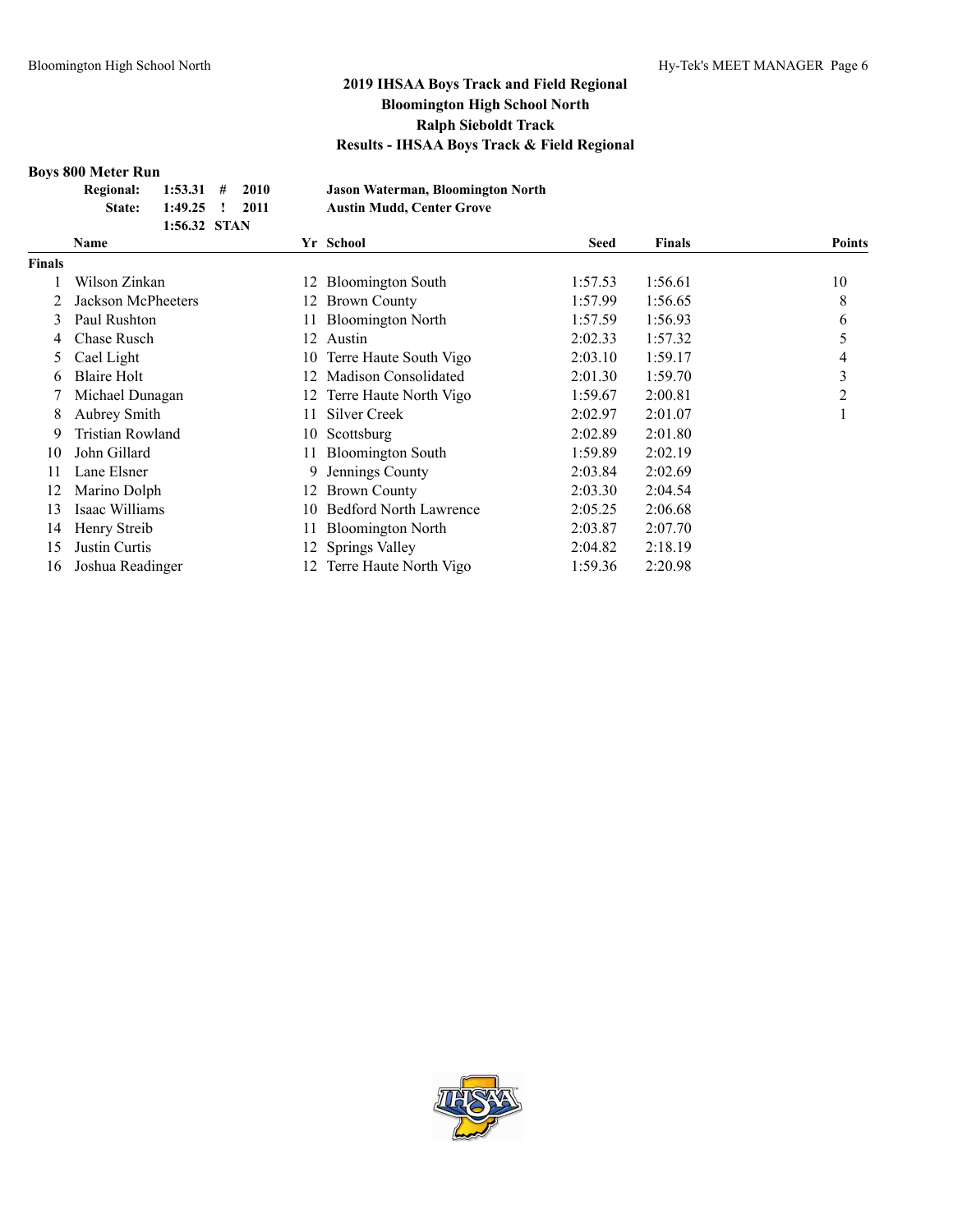#### **Boys 1600 Meter Run**

| - - - - - - - - - - - - - - - - - - - |              |      |                                  |
|---------------------------------------|--------------|------|----------------------------------|
| Regional: 4:11.30 # 1982              |              |      | Rerry Brahm, Heritage Hills      |
| <b>State:</b>                         | $4:03.00$ !  | 2011 | <b>Austin Mudd, Center Grove</b> |
|                                       | 4:17.37 STAN |      |                                  |

|               | <b>Name</b>            |     | Yr School                     | Seed    | <b>Finals</b> | <b>Points</b> |
|---------------|------------------------|-----|-------------------------------|---------|---------------|---------------|
| <b>Finals</b> |                        |     |                               |         |               |               |
|               | John Gillard           | 11  | <b>Bloomington South</b>      | 4:15.66 | 4:18.15       | 10            |
|               | Austin Haskett         |     | 12 Edgewood                   | 4:15.17 | 4:18.52       | 8             |
| 3             | Wilson Zinkan          | 12. | <b>Bloomington South</b>      | 4:17.70 | 4:19.07       | 6             |
| 4             | Isaiah Hollars         | 12. | <b>Bloomington North</b>      | 4:21.95 | 4:21.59       |               |
| 5             | Joseph Records         | 11. | White River Valley            | 4:38.04 | 4:31.82       | 4             |
| <sub>0</sub>  | Cooper Holmes          | 11. | <b>Bedford North Lawrence</b> | 4:32.54 | 4:39.54       | 3             |
|               | Uriah Guthrie          | 11  | Eastern (Pekin)               | 4:35.18 | 4:39.86       | 2             |
| 8             | Josiah White           | 11  | Austin                        | 4:51.76 | 4:40.60       |               |
| 9             | Jayke Youell           |     | 11 Henryville                 | 4:50.16 | 4:41.47       |               |
| 10            | <b>Bradley Winston</b> | 12  | Southwestern (Hanover)        | 4:52.91 | 4:44.97       |               |
| 11            | Thomas Chapman         | 10. | Northview                     | 4:45.33 | 4:45.83       |               |
| 12            | Matt Gambill           | 9.  | Terre Haute South Vigo        | 4:38.16 | 4:50.27       |               |
| 13            | William Saude          | 10  | West Vigo                     | 4:43.77 | 4:50.57       |               |
| 14            | Corbin Butts           | 10. | Northview                     | 4:49.11 | 4:52.01       |               |
| 15            | Ian Gadberry           | 10  | Terre Haute North Vigo        | 4:40.94 | 4:59.52       |               |
| 16            | James Huff             |     | 12 Salem                      | 4:58.17 | 5:21.90       |               |

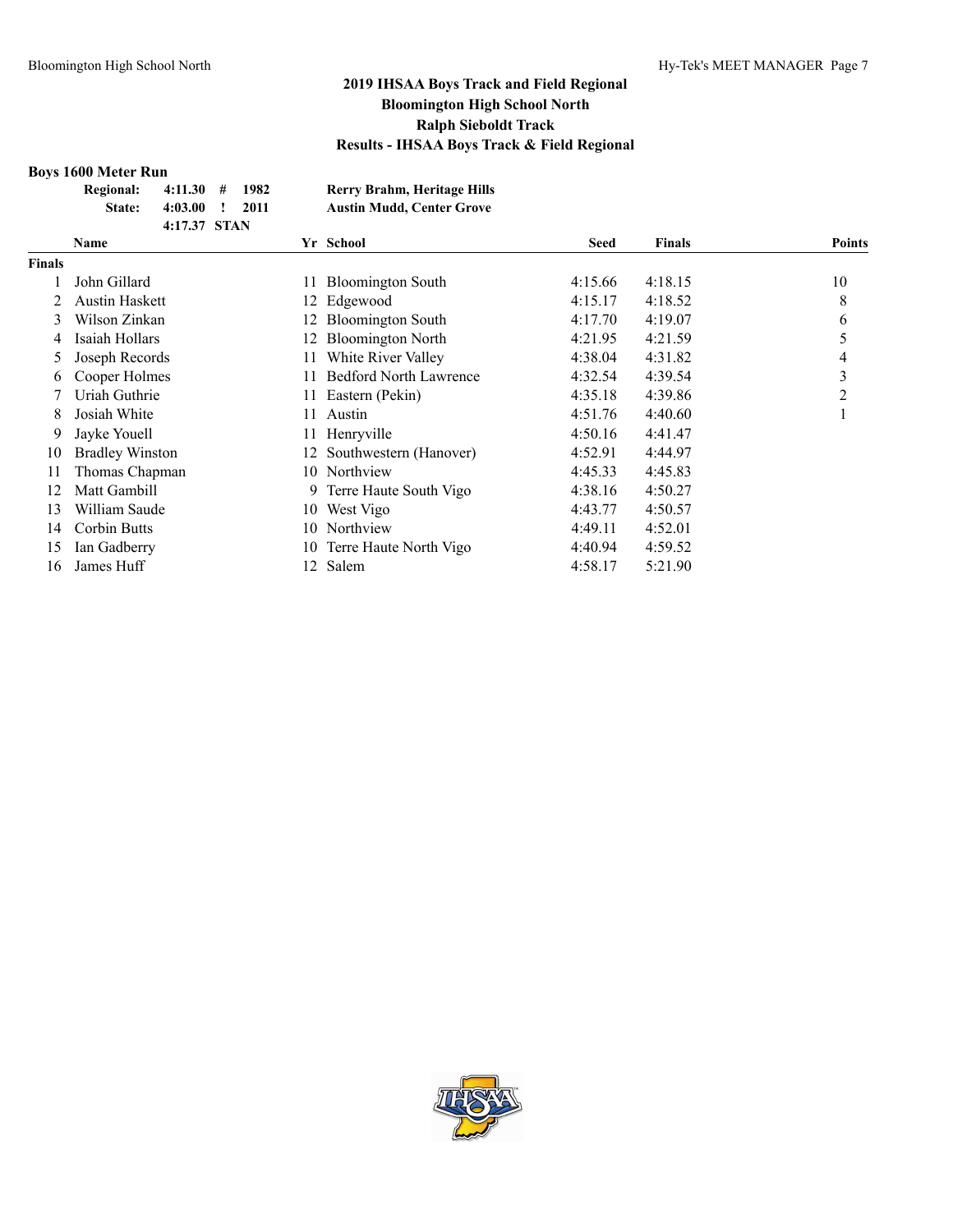#### **Boys 3200 Meter Run**

| DUYƏ JAVV IYILILI IXUII  |                |  |                                       |
|--------------------------|----------------|--|---------------------------------------|
| Regional: 9:06.00 # 1981 |                |  | Dave Williams, Evansville North       |
| <b>State:</b>            | 8:51.15 ! 2012 |  | <b>Fatsum Zienasellassie, Hammond</b> |
|                          | 9:19.38 STAN   |  |                                       |

|               | Name                  |    | Yr School                | <b>Seed</b> | <b>Finals</b> | <b>Points</b> |
|---------------|-----------------------|----|--------------------------|-------------|---------------|---------------|
| <b>Finals</b> |                       |    |                          |             |               |               |
|               | Ian Shaw              | 12 | <b>Bloomington South</b> | 9:25.01     | 9:22.88       | 10            |
|               | <b>Austin Haskett</b> | 12 | Edgewood                 | 9:17.98     | 9:35.61       | 8             |
| 3             | Uriah Guthrie         |    | Eastern (Pekin)          | 9:44.88     | 9:39.43       | 6             |
| 4             | AJ Goecker            | 12 | Trinity Lutheran         | 9:52.83     | 9:40.24       | 5             |
| 5             | Isaiah Hollars        | 12 | <b>Bloomington North</b> | 9:44.02     | 9:55.49       | 4             |
| 6             | Carter Leak           |    | Jennings County          | 10:03.73    | 9:59.51       | 3             |
|               | <b>Braden Norris</b>  |    | Northview                | 10:13.47    | 10:07.56      | 2             |
| 8             | Joshua Miller         |    | <b>Bloomington South</b> | 9:50.34     | 10:08.17      |               |
| 9             | Wyatt Beck            | 9  | Austin                   | 10:29.28    | 10:19.26      |               |
| 10            | Jake Talbert          |    | <b>Bloomington North</b> | 10:11.48    | 10:21.89      |               |
| 11            | Isaiah Stroud         | 10 | Jennings County          | 10:29.65    | 10:25.02      |               |
| 12            | Kris Miller           | 12 | Henryville               | 10:19.91    | 10:28.14      |               |
| 13            | Carson Heath          | 10 | Martinsville             | 10:28.84    | 10:32.99      |               |
| 14            | Ethan Fugate          | 12 | Austin                   | 10:31.98    | 10:37.94      |               |
| 15            | Ian Gadberry          | 10 | Terre Haute North Vigo   | 10:26.29    | 10:50.53      |               |
| 16            | Carter Mullenix       | 10 | Northview                | 10:24.63    | 11:02.76      |               |

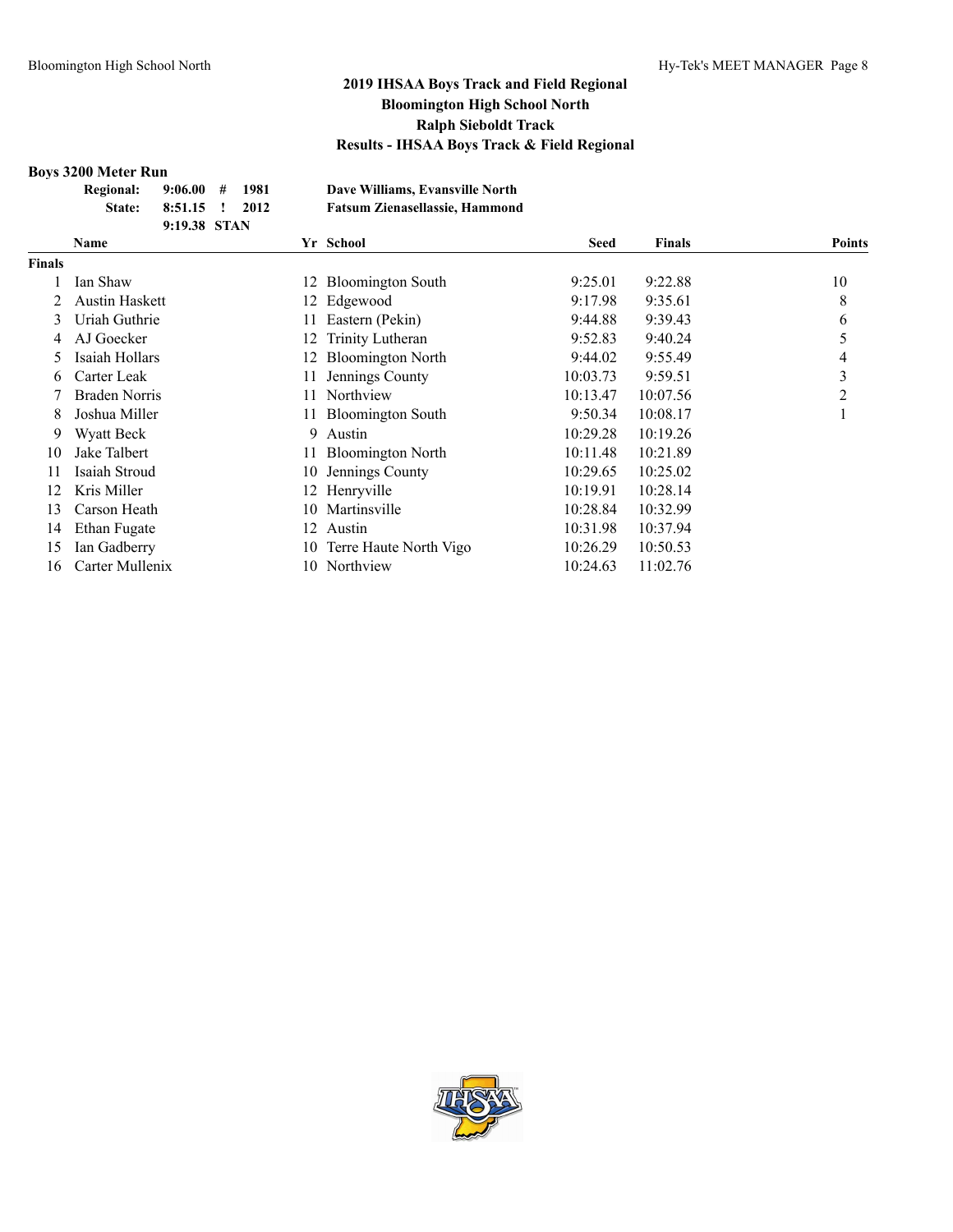#### **Boys 110 Meter Hurdles**

| <b>Regional:</b> |            | $13.80 \quad # \quad 1981$ | Ron Lee, Jeffersonville       |
|------------------|------------|----------------------------|-------------------------------|
| State:           |            | 13.64 ! 1976               | Jerry Hill, Arsenal Technical |
|                  | 14.65 STAN |                            |                               |

|                      | <b>Name</b>             | Yr School     |                                | <b>Seed</b> | <b>Prelims</b> | H#             |  |
|----------------------|-------------------------|---------------|--------------------------------|-------------|----------------|----------------|--|
| <b>Preliminaries</b> |                         |               |                                |             |                |                |  |
|                      | Mischa Dzubay           | 10            | <b>Bloomington South</b>       | 15.28       | 15.38 Q        |                |  |
|                      | Brayden Bender          | 10-           | Terre Haute South Vigo         | 15.70       | 15.52 Q        | $\overline{2}$ |  |
| 3                    | <b>Spencer Stephens</b> | 11.           | Martinsville                   | 15.77       | 15.69 Q        | 2              |  |
| 4                    | Josh Pennington         | 10 Seymour    |                                | 15.67       | 15.74 Q        |                |  |
| 5                    | Dale Phelps             |               | 12 Brown County                | 15.66       | $15.86$ q      | 2              |  |
| 6                    | <b>Taylor Porter</b>    | 12.           | <b>Bedford North Lawrence</b>  | 15.40       | $15.86$ q      | 2              |  |
|                      | Jacob Wilkes            | 12 Cloverdale |                                | 16.18       | $16.02$ q      | 2              |  |
| 8                    | Jaysce Skinner          |               | 12 Eastern Greene (Bloomfield) | 15.95       | $16.14$ q      |                |  |
| 9                    | Logan Owens             | 11            | Henryville                     | 15.69       | 16.38          |                |  |
| 10                   | Braden Urbanski         |               | <b>Bloomington North</b>       | 16.24       | 16.58          |                |  |
| 11                   | Avery Duncan            | 11.           | Charlestown                    | 16.36       | 16.67          |                |  |
| 12                   | Daryl Cooley            | 11            | Terre Haute South Vigo         | 16.51       | 16.68          | 2              |  |
| 13                   | Drew Nelson             | 10            | Jeffersonville                 | 16.11       | 16.69          | 2              |  |
| 14                   | Mason Unger             | 11            | Terre Haute North Vigo         | 16.61       | 16.92          |                |  |
| 15                   | Jordan Curtis           |               | Springs Valley                 | 16.52       | 17.28          | 2              |  |
| $--$                 | William Simpson         |               | Jeffersonville                 | 15.87       | DQ             |                |  |

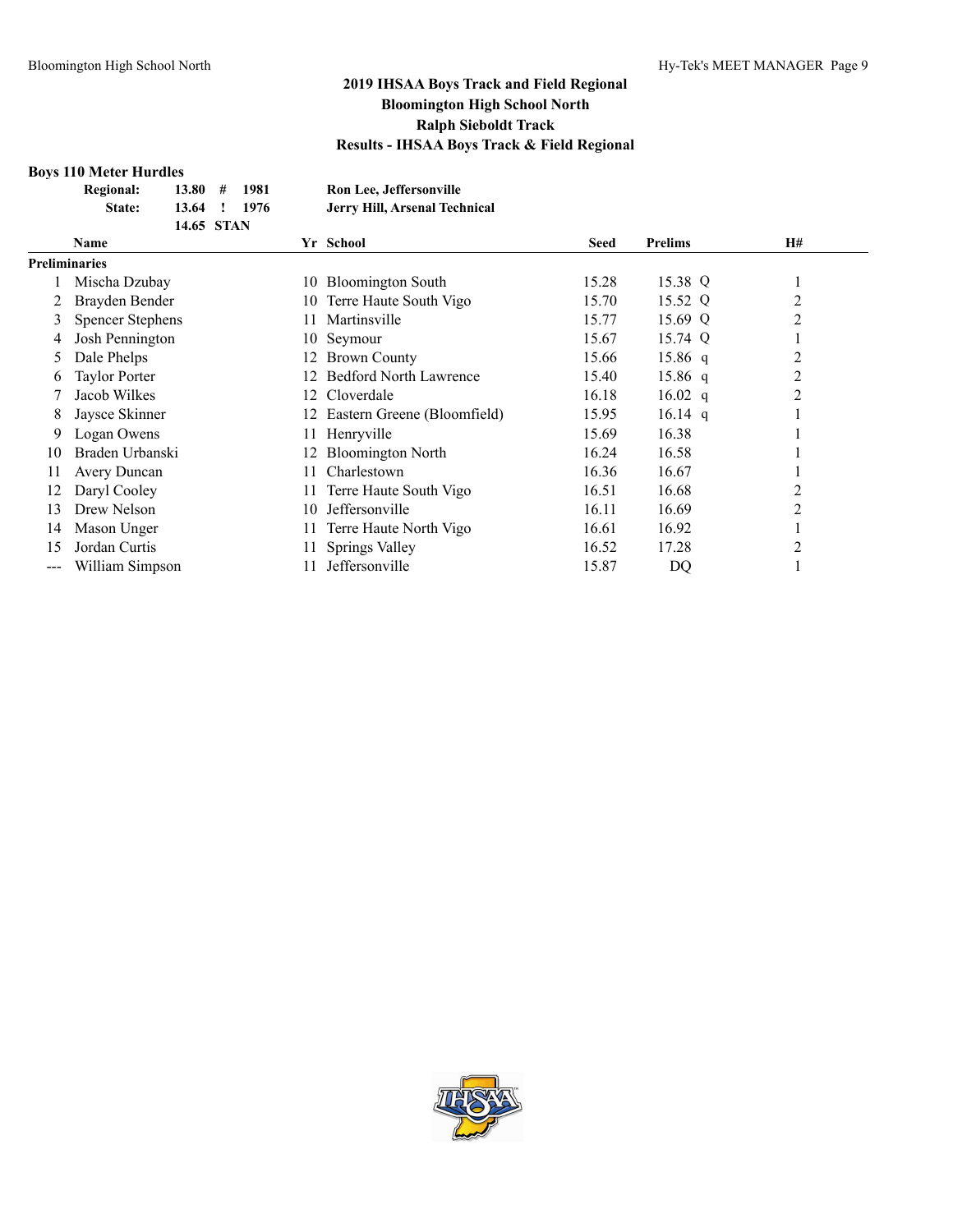#### **Boys 110 Meter Hurdles**

|               | <b>Regional:</b><br>13.80<br>#<br>State:<br>13.64<br>14.65 STAN | 1981<br>1976 | Ron Lee, Jeffersonville<br>Jerry Hill, Arsenal Technical |                |               |               |
|---------------|-----------------------------------------------------------------|--------------|----------------------------------------------------------|----------------|---------------|---------------|
|               | Name                                                            |              | Yr School                                                | <b>Prelims</b> | <b>Finals</b> | <b>Points</b> |
| <b>Finals</b> |                                                                 |              |                                                          |                |               |               |
|               | Mischa Dzubay                                                   |              | 10 Bloomington South                                     | 15.38          | 15.22         | 10            |
|               | Josh Pennington                                                 |              | 10 Seymour                                               | 15.74          | 15.31         | 8             |
| 3             | Brayden Bender                                                  |              | 10 Terre Haute South Vigo                                | 15.52          | 15.39         | 6             |
| 4             | Dale Phelps                                                     |              | 12 Brown County                                          | 15.86          | 15.40         |               |
|               | <b>Spencer Stephens</b>                                         | 11           | Martinsville                                             | 15.69          | 15.46         | 4             |
| 6             | <b>Taylor Porter</b>                                            |              | 12 Bedford North Lawrence                                | 15.86          | 15.62         |               |
|               | Jaysce Skinner                                                  |              | Eastern Greene (Bloomfield)                              | 16.14          | 16.48         |               |
|               | Jacob Wilkes                                                    |              | 12 Cloverdale                                            | 16.02          | DQ            |               |
|               |                                                                 |              |                                                          |                |               |               |

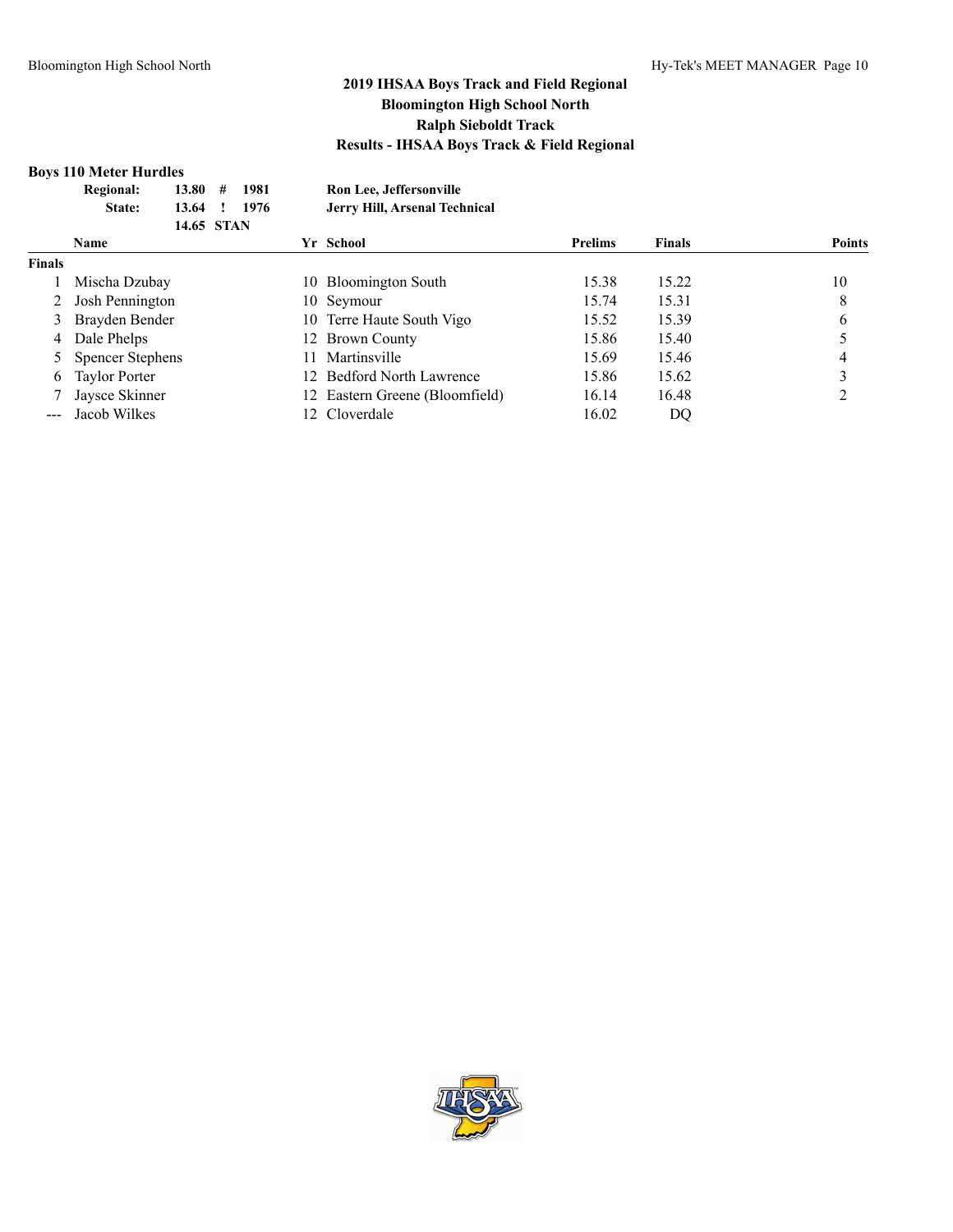#### **Boys 300 Meter Hurdle**

|               | DOVS JUU MELET HUTUIES         |      |                                         |             |               |                |               |
|---------------|--------------------------------|------|-----------------------------------------|-------------|---------------|----------------|---------------|
|               | <b>Regional:</b><br>37.49<br># | 2010 | <b>Max Tuttle, Bloomington North</b>    |             |               |                |               |
|               | 36.26<br>State:                | 2007 | <b>Bryce Brown, Evansville Harrison</b> |             |               |                |               |
|               | 39.01 STAN                     |      |                                         |             |               |                |               |
|               | Name                           |      | Yr School                               | <b>Seed</b> | <b>Finals</b> | <b>H#</b>      | <b>Points</b> |
| <b>Finals</b> |                                |      |                                         |             |               |                |               |
|               | Mischa Dzubay                  | 10   | <b>Bloomington South</b>                | 40.06       | 40.28         | 2              | 10            |
|               | Elijah Grider                  | 11.  | <b>Bedford North Lawrence</b>           | 40.81       | 40.63         | 2              | 8             |
|               | Dale Phelps                    | 12   | <b>Brown County</b>                     | 41.40       | 40.79         | 2              | 6             |
| 4             | David Johnson                  | 12   | <b>Bloomington North</b>                | 41.90       | 41.04         | 2              | 5             |
| 5             | Caleb Ream                     |      | Southwestern (Hanover)                  | 41.61       | 41.65         | 2              | 4             |
| 6             | Jacob Wilkes                   | 12   | Cloverdale                              | 42.12       | 42.06         | 2              | 3             |
|               | <b>Spencer Stephens</b>        |      | Martinsville                            | 42.82       | 42.24         |                | 2             |
| 8             | Cameron Rayhill                | 10   | Mitchell                                | 42.16       | 42.33         | 2              |               |
| 9             | Drew Nelson                    | 10   | Jeffersonville                          | 40.51       | 42.40         | $\overline{c}$ |               |
| 10            | Chidi Eben                     | 12   | Terre Haute South Vigo                  | 43.23       | 42.59         | 1              |               |
| 11            | Braden Urbanski                | 12   | <b>Bloomington North</b>                | 43.98       | 43.91         |                |               |
| 12            | Maliek Bush                    | 9    | Jeffersonville                          | 42.67       | 43.92         |                |               |
| 13            | Spencer Limcaco                | 11.  | Terre Haute North Vigo                  | 43.33       | 44.39         |                |               |
| 14            | Jordan Curtis                  | 11   | Springs Valley                          | 44.55       | 45.74         |                |               |
| 15            | Logan Owens                    | 11   | Henryville                              | 42.57       | 45.80         |                |               |
| ---           | Brayden Bender                 | 10   | Terre Haute South Vigo                  | 42.90       | DQ            |                |               |
|               |                                |      |                                         |             |               |                |               |

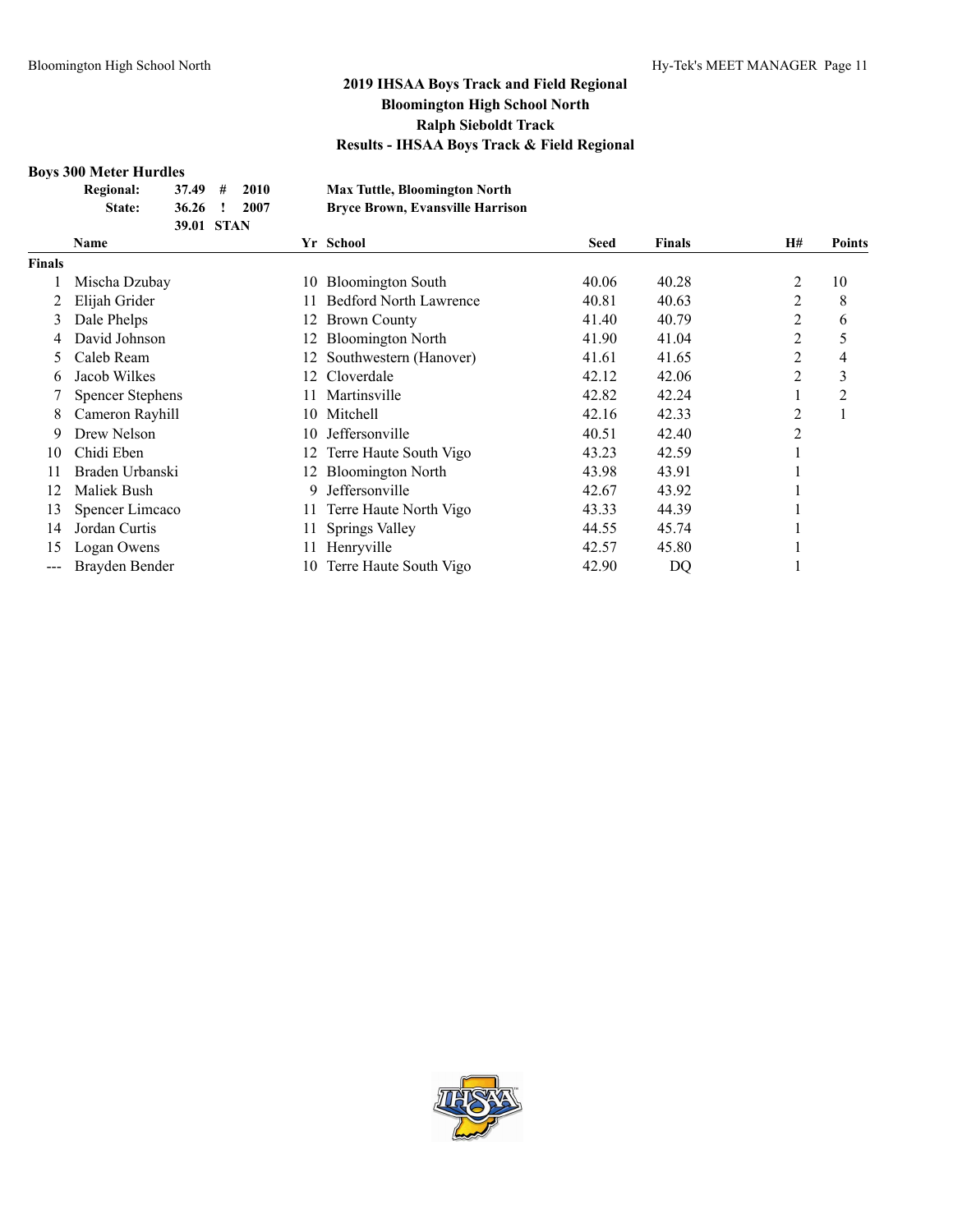#### **Boys 4x100 Meter Relay**

| . | <b>Regional:</b> | 41.50      | # | -1981 | Jeffersonville, Jeffersonville        |
|---|------------------|------------|---|-------|---------------------------------------|
|   | <b>State:</b>    | 41.02 !    |   | 1982  | <b>Gary Roosevelt, Gary Roosevelt</b> |
|   |                  | 42.54 STAN |   |       |                                       |

#### **Team Relay Seed Finals H# Points Finals**

| nals |                            |                           |                       |                         |                |
|------|----------------------------|---------------------------|-----------------------|-------------------------|----------------|
| 1    | <b>Bloomington North</b>   |                           | 44.28                 | 44.05<br>2              | 10             |
|      | 1) Cooper Macy 10          | 2) Teddy Waxler 12        | 3) Kayin Miles 10     | 4) Nathan Jenkins 12    |                |
|      | 5) Joseph Barbu 12         | 6) Isaiah Knight 12       | 7) David Johnson 12   | 8) Mason Childers 10    |                |
|      | 2 Bedford North Lawrence   |                           | 43.88                 | 44.08<br>$\overline{2}$ | $\,8\,$        |
|      | 1) Jamey Deckard 12        | 2) Drew Shoufler 12       | 3) Landon Grissom 11  | 4) Wyatt Martin 12      |                |
|      | 5) Taylor Porter 12        | 6) Elijah Grider 11       | 7) James Underwood 10 | 8) Finn Auerswald 12    |                |
|      | 3 North Putnam             |                           | 43.91                 | 44.14<br>2              | 6              |
|      | 1) Kalib Lawrence 11       | 2) Colton Clifford 10     | 3) Chris Murray 12    | 4) Scott Proctor 11     |                |
|      | 5) Skyler Warren 11        | 6) Hosaie Duncan 9        |                       |                         |                |
|      | 4 Jeffersonville           |                           | 44.51                 | 44.16<br>2              | 5              |
|      | 1) Tyrell Spalding 12      | 2) Jordan Starks 10       | 3) Chaz Hickman 12    | 4) Joshua Wiers 10      |                |
|      | 5) Isaac Findley 11        | 6) Jordan Pohl 11         |                       |                         |                |
| 5    | Terre Haute South Vigo     |                           | 44.34                 | 44.32<br>2              | $\overline{4}$ |
|      | 1) Parker Brown 10         | 2) Djibrille Salako 11    | 3) Daryl Cooley 11    | 4) Brayden Bender 10    |                |
|      | 5) Jacob Knopp 12          | 6) Damon Shaw 12          |                       |                         |                |
|      | 6 Scottsburg               |                           | 44.44                 | 44.50<br>2              | 3              |
|      | 1) Alex Witt 10            | 2) Austin Lewis 10        | 3) Patrick Lincoln 12 | 4) Kaden Sparkman 12    |                |
|      | 5) Keyton Hollan 10        | 6) Tristian Rowland 10    |                       |                         |                |
|      | 7 Bloomington South        |                           | 45.49                 | 44.82                   | $\overline{2}$ |
|      | 1) John Foster 12          | 2) Gabriel Roberts 10     | 3) Dquesto Wright 12  | 4) Jacob Lacanienta 10  |                |
|      | 5) Gabriel Brown 12        | 6) Lansing Green-hogue 12 | 7) Mischa Dzubay 10   | 8) Maveric Thiery 11    |                |
| 8    | West Vigo                  |                           | 45.50                 | 44.98<br>1              | $\mathbf{1}$   |
|      | 1) Zander Wilbur 10        | 2) Caleb Ramsey 12        | 3) Luke Frey 11       | 4) Alden Fuller 12      |                |
|      | 5) Brandon Stroud 11       | 6) Caleb Davis 12         |                       |                         |                |
|      | 9 Edgewood                 |                           | 45.48                 | 45.05<br>1              |                |
|      | 1) Zackary Raake 9         | 2) Tristan Bland 11       | 3) Cam Curtis 11      | 4) Blake Love 10        |                |
|      | 5) Johnathan McGlothlin 11 | 6) Grant Raake 12         | 7) Nathan Bolin 12    | 8) David Brown 12       |                |
|      | 10 South Vermillion        |                           | 45.63                 | 45.28<br>1              |                |
|      | 1) Brant Zucca 12          | 2) Hunter Schell 12       | 3) Sam Natale 10      | 4) Corey Miller 12      |                |
|      | 5) Gary Spence 12          |                           |                       |                         |                |
|      | 11 Linton-Stockton         |                           | 45.92                 | 45.42<br>$\mathbf{1}$   |                |
|      | 1) Kaulin Padgett 9        | 2) Jackson Lynn 9         | 3) Gavin House 10     | 4) Lance Dyer 11        |                |
|      | 5) Matthew Ketchem 11      | 6) Gabriel Eslinger 9     | 7) Drake McKisson 9   | 8) Luke Lannan 11       |                |
|      | 12 Brownstown Central      |                           | 45.67                 | $\mathbf{1}$<br>45.67   |                |
|      | 1) Robbie Branaman 12      | 2) Braeden Walker 11      | 3) Brandon Wilson 11  | 4) Derek Thompson 11    |                |
|      | 5) Justin Howard 10        | 6) Caleb Bollinger 12     | 7) Braydon Fish 12    |                         |                |
|      | 13 Henryville              |                           | 46.08                 | 46.75<br>1              |                |
|      | 1) Gage Parihus 10         | 2) Logan Owens 11         | 3) Drake Dukes 11     | 4) Gabe Ramsey 10       |                |
|      | 5) Mathieu Stucky 11       |                           |                       |                         |                |
|      | 14 Martinsville            |                           | 44.48                 | 47.38<br>$\overline{2}$ |                |
|      | 1) JD Gorham 12            | 2) Zach Hamilton 12       | 3) Tyler Cox 10       | 4) Billy Buis 11        |                |
|      | 5) Dylan Rhoden 9          | 6) Logan Worzella 10      | 7) Ryan VanAuken 10   | 8) Spencer Stephens 11  |                |

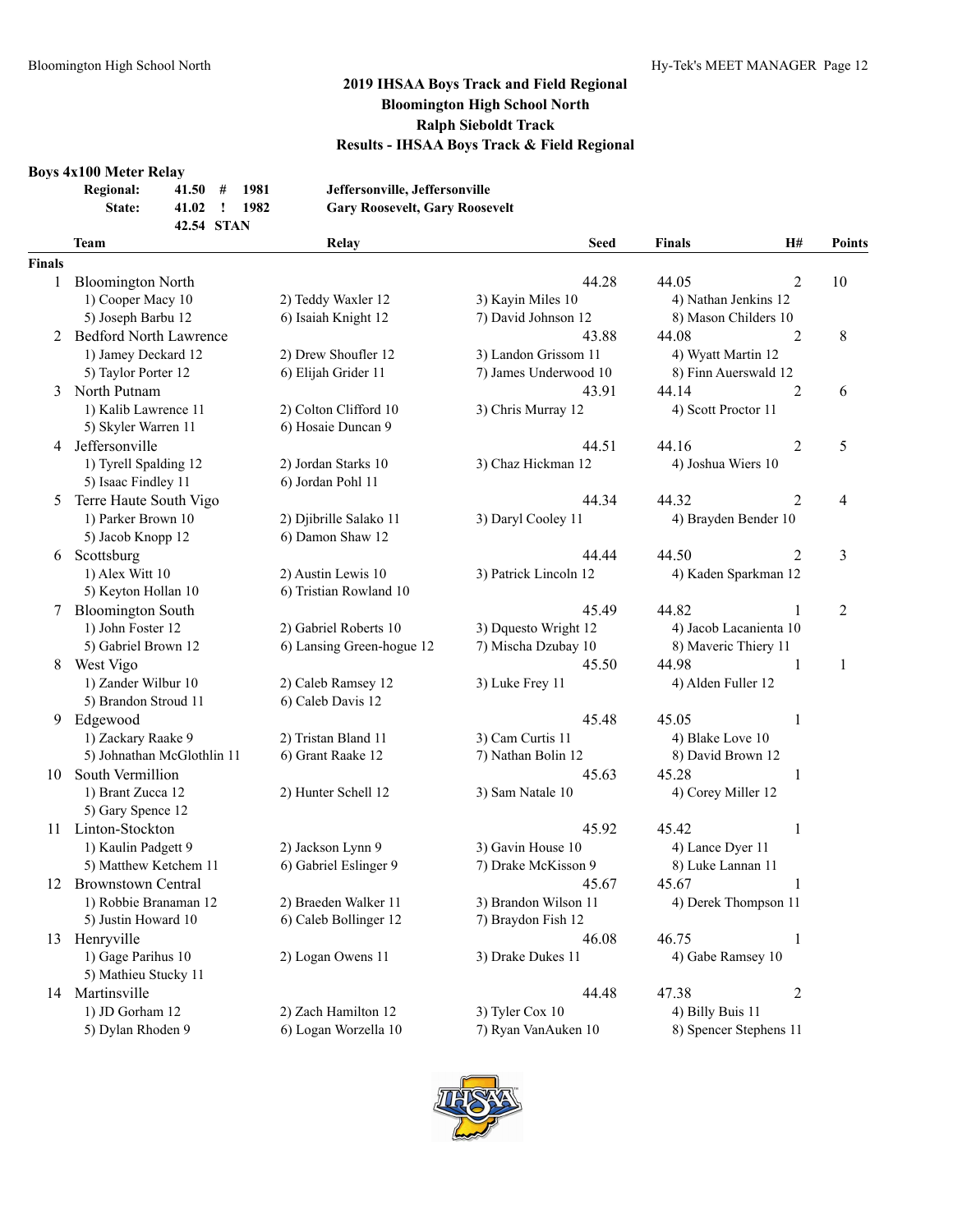1) Trevin Lee 10 2) Nate Reynolds 10 3) Garrett Lindsey 11 4) Dalton Clark 12 5) Cameron Rayhill 10

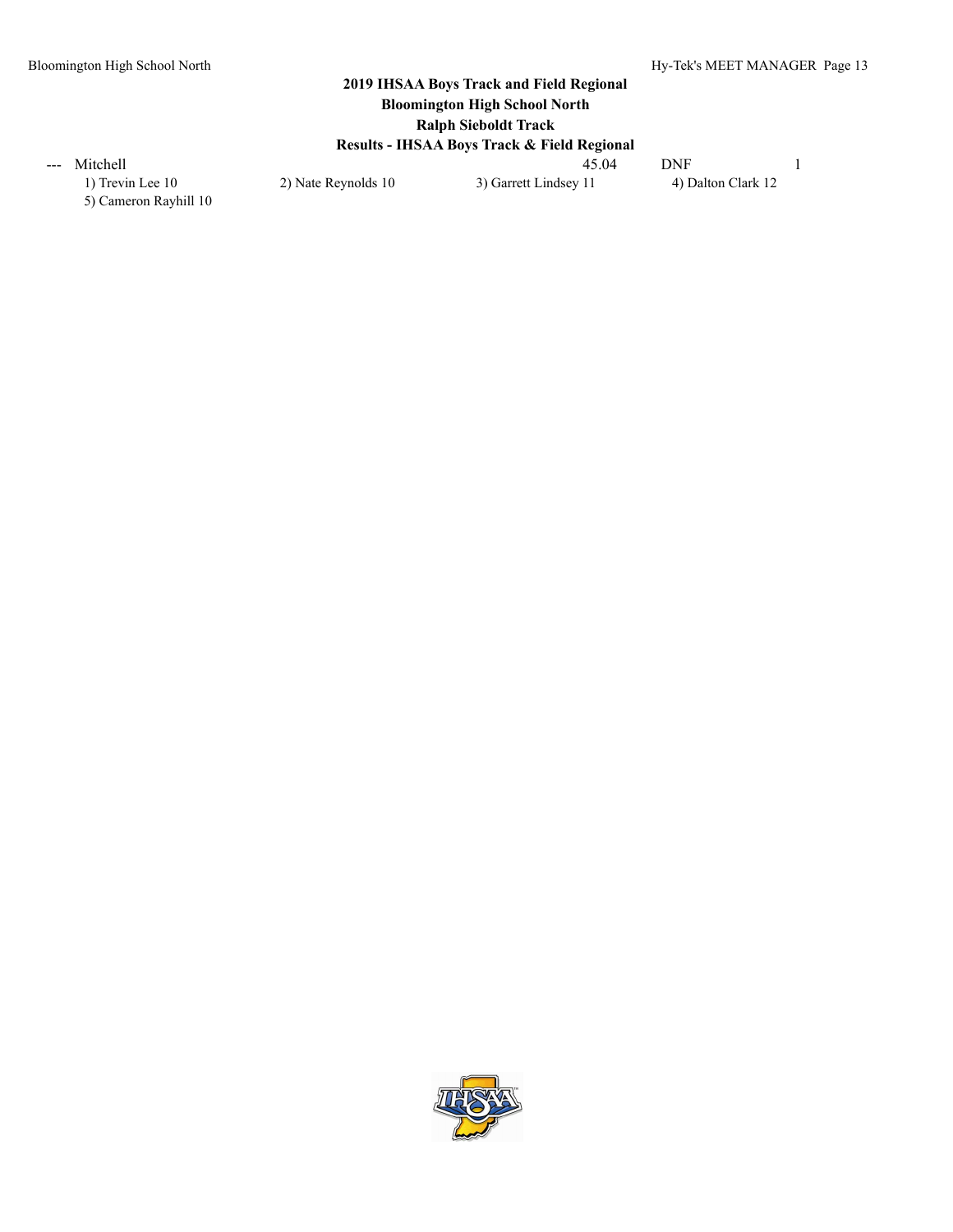# **Finals ... (Boys 4x100 Meter Relay)**

|                                                                                                                                                                                                                                                                                                                                                                                                                                                                            | <b>Team</b>            | Relav               | <b>Seed</b>            | <b>Finals</b>      | H#                     | <b>Points</b> |
|----------------------------------------------------------------------------------------------------------------------------------------------------------------------------------------------------------------------------------------------------------------------------------------------------------------------------------------------------------------------------------------------------------------------------------------------------------------------------|------------------------|---------------------|------------------------|--------------------|------------------------|---------------|
| $\frac{1}{2} \left( \frac{1}{2} \right) \left( \frac{1}{2} \right) \left( \frac{1}{2} \right) \left( \frac{1}{2} \right) \left( \frac{1}{2} \right) \left( \frac{1}{2} \right) \left( \frac{1}{2} \right) \left( \frac{1}{2} \right) \left( \frac{1}{2} \right) \left( \frac{1}{2} \right) \left( \frac{1}{2} \right) \left( \frac{1}{2} \right) \left( \frac{1}{2} \right) \left( \frac{1}{2} \right) \left( \frac{1}{2} \right) \left( \frac{1}{2} \right) \left( \frac$ | Terre Haute North Vigo |                     | 43.85                  | DO                 | ∽                      |               |
|                                                                                                                                                                                                                                                                                                                                                                                                                                                                            | 1) Ahmad Benford 11    | 2) Jedidiah Shaw 12 | 3) Eli Moody 10        |                    | 4) Jonnathan Wyrick 11 |               |
|                                                                                                                                                                                                                                                                                                                                                                                                                                                                            | 5) Garrett Howard 10   | 6) Nathan Gauer 9   | 7) Trenton Tuberosa 10 | 8) Jace Russell 10 |                        |               |
|                                                                                                                                                                                                                                                                                                                                                                                                                                                                            |                        |                     |                        |                    |                        |               |

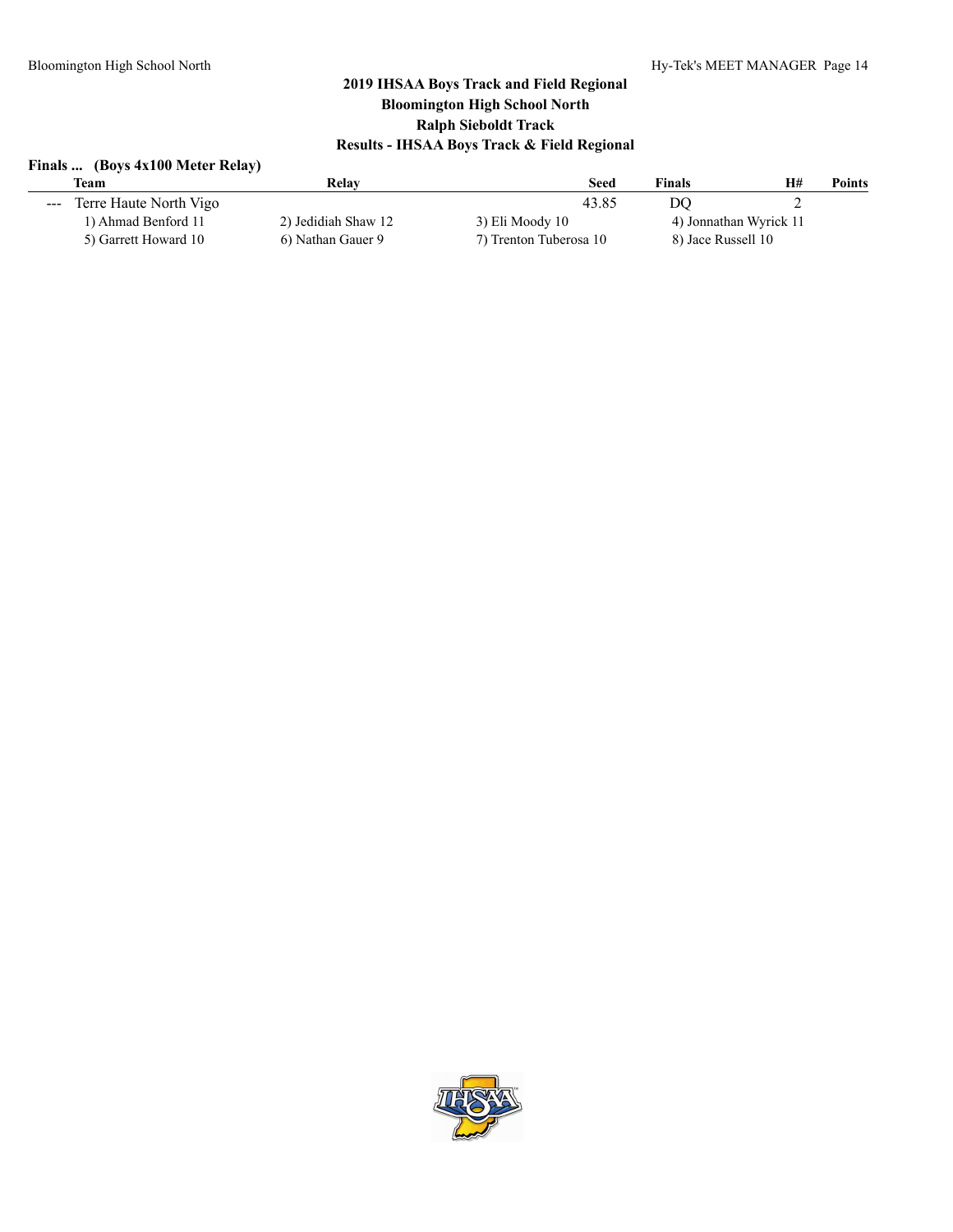#### **Boys 4x400 Meter Relay**

| , 14 199 1910001 100101  |                |  |                                       |
|--------------------------|----------------|--|---------------------------------------|
| Regional: 3:20.28 # 1988 |                |  | <b>New Albany, New Albany</b>         |
| State:                   | 3:13.66 ! 1980 |  | <b>Gary West Side, Gary West Side</b> |
|                          | 3:20.44 STAN   |  |                                       |

#### **Team Relay Seed Finals H# Points Finals** 1 Bloomington North 3:25.75 3:23.56 2 10 1) David Johnson 12 2) Paul Rushton 11 3) Teddy Waxler 12 4) Mason Childers 10 5) Isaiah Knight 12 6) Reece Lozano 9 7) Joseph Barbu 12 8) Nathan Jenkins 12 2 Scottsburg 2 8 3:28.48 3:25.75 2 8 1) Tristian Rowland 10 2) Keyton Hollan 10 3) Kaden Sparkman 12 4) Patrick Lincoln 12 5) Alex Witt 10 6) Andrew Foster 11 3 Bloomington South 3:29.20 3:27.52 2 6 1) Mischa Dzubay 10 2) Wilson Zinkan 12 3) Murry Ross-Harman 9 4) Daxton Schmidt 11 5) Lansing Green-hogue 12 6) John Foster 12 7) Neal Alderson 10 8) John Gillard 11 4 Terre Haute North Vigo 3:27.32 3:27.89 2 5 1) Jedidiah Shaw 12 2) Joshua Readinger 12 3) Anthony Adams 10 4) Jonnathan Wyrick 11 5) David Hock 10 6) Stephen Burchyett 12 7) Noah Young 11 8) Jack Dailey 10 5 Madison Consolidated 3:33.61 3:29.75 2 4 1) Blaire Holt 12 2) Nick Center 10 3) Jack Kelsey 9 4) Daunte O'Banion 12 5) Xavier Cosby 9 6) Bryce Foy 11 7) Carter Schutte 9 6 South Putnam 3:33.33 3:31.17 2 3 1) Karl Egold 11 2) Austin Arnold 12 3) Kain Gregory 11 4) Austin Rumley 12 5) Daniel Johnson 11 6) Lucas Bach 11 7) Steven Schnepp 11 7 Edgewood 3:32.81 3:35.10 2 2 1) Zackary Raake 9 2) David Brown 12 3) Izaiah Doering 4) Johnathan McGlothlin 11 5) Austin Haskett 12 6) Elliott Gough 10 7) Nathan Bolin 12 8) Luke Roland 11 8 Southwestern (Hanover) 3:37.27 3:35.19 1 1 1) Brandon Smith 9 2) Adam Anderson 12 3) Caleb Ream 12 4) Jacob Grider 12 5) Colton Cloud 9 6) Bradley Winston 12 7) Gavyn Mundt 11 8) Mitchell Cline 11 9 Silver Creek 3:38.07 3:35.84 1 1) Jack Gleason 11 2) Ashton Still 10 3) Vincent Winkler 11 4) Aubrey Smith 11 5) Ryan Lucas 9 6) Gabe Armstrong 9 7) Kyle Cooper 12 8) Georgi Ganchev 11 10 Bedford North Lawrence 3:35.83 3:38.18 1 1) Austin Roach 11 2) Elijah Grider 11 3) Jamey Deckard 12 4) Chance Pemberton 12 5) Owen Beaver 11 6) Avery Roach 11 7) Harrison Parker 12 8) Isaac Williams 10 11 Mitchell 3:36.55 3:39.28 1 1) Garrett Lindsey 11 2) Nate Reynolds 10 3) Cameron Rayhill 10 4) Dalton Clark 12 5) Foster Banker 9 12 Cloverdale 3:37.76 3:39.62 1 1) Ray Bates 11 2) Chase Ashcraft 10 3) Rylan Hall 12 4) Brady Szczerbik 12 5) Bradley Johnson 12 6) Elliott Williamson 12 7) Seth Geiger 11 8) Jacob Smith 11 13 Springs Valley 3:37.47 3:40.50 1 1) Dylan McLane 10 2) Cole Cooper 12 3) Christian Mahan 12 4) Jackson Land 12 5) LaShawn Tutt 11 6) Jordan Curtis 11 7) Gavin Angel 10 8) Justin Curtis 12 14 Eastern (Pekin) 3:37.40 3:41.33 1 1) Tevin Jeter 12 2) Matthew Coats 12 3) Caleb Jones 11 4) Nathaniel Endris 11 5) Uriah Guthrie 11 6) Chase Davidson 9

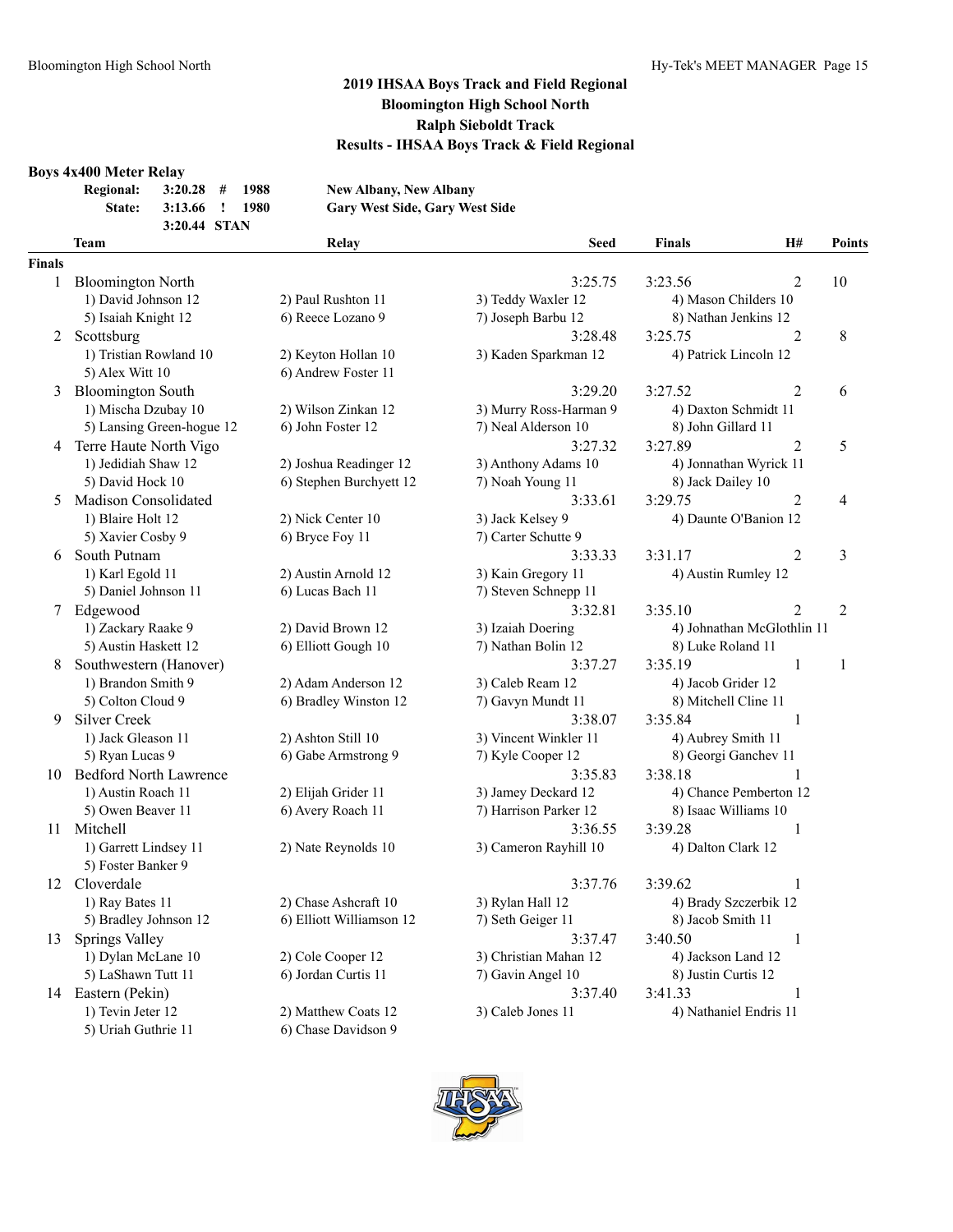5) Joshua Wiers 10 6) Isaac Findley 11

15 Jeffersonville 3:34.67 3:42.58 1<br>11 11 20 Drew Nelson 10 3) Vaugndez Baynes 9 4) Jordan Pohl 11 20 3) Vaugndez Baynes 9

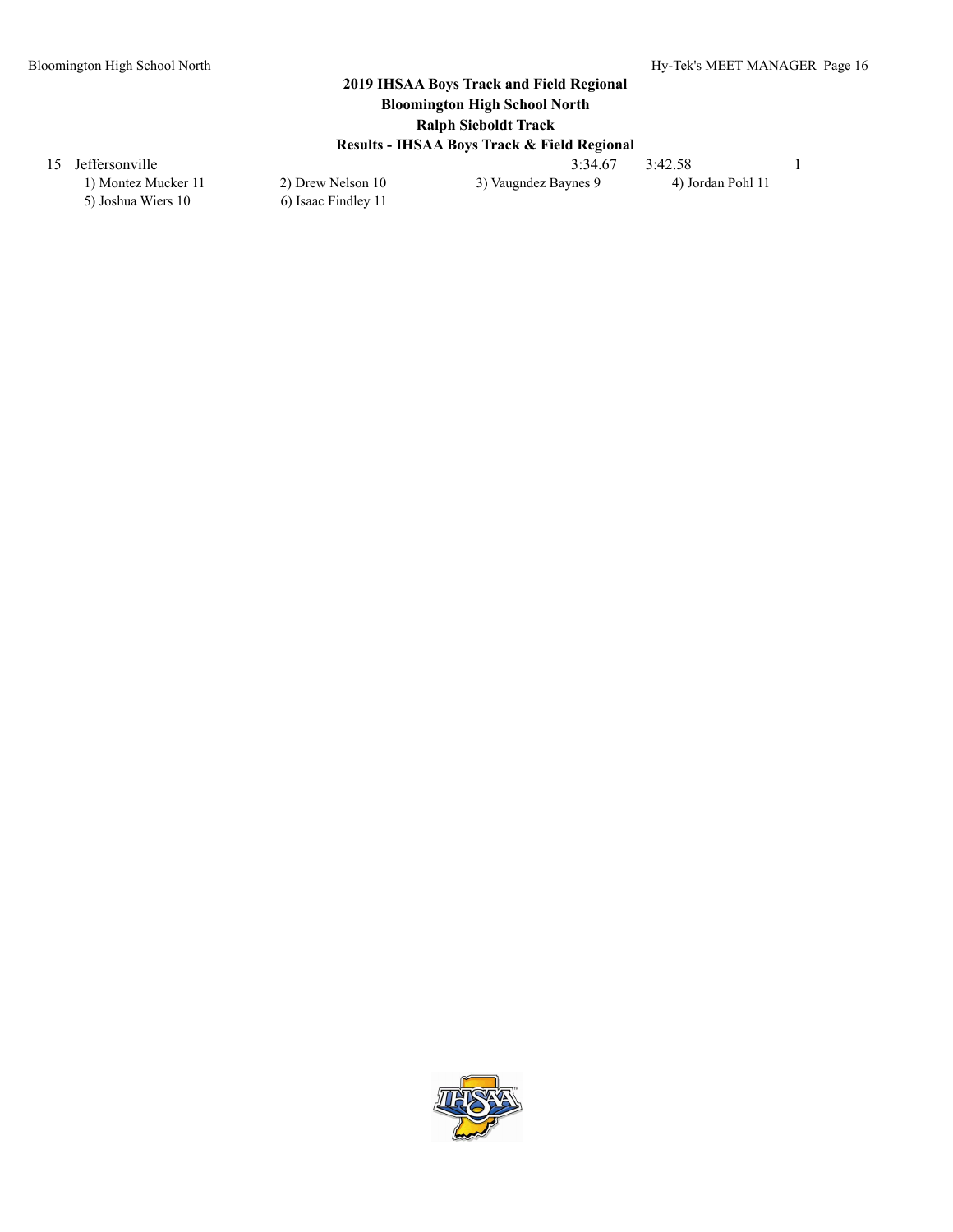#### **Finals ... (Boys 4x400 Meter Relay)**

| Team                                                                                                                                                                                                                                                                                                                                                                                                                                                                                                 | Relav                  | Seed                 | Finals | H#<br><b>Points</b>           |
|------------------------------------------------------------------------------------------------------------------------------------------------------------------------------------------------------------------------------------------------------------------------------------------------------------------------------------------------------------------------------------------------------------------------------------------------------------------------------------------------------|------------------------|----------------------|--------|-------------------------------|
| Terre Haute South Vigo<br>$\frac{1}{2} \left( \frac{1}{2} \right) \left( \frac{1}{2} \right) \left( \frac{1}{2} \right) \left( \frac{1}{2} \right) \left( \frac{1}{2} \right) \left( \frac{1}{2} \right) \left( \frac{1}{2} \right) \left( \frac{1}{2} \right) \left( \frac{1}{2} \right) \left( \frac{1}{2} \right) \left( \frac{1}{2} \right) \left( \frac{1}{2} \right) \left( \frac{1}{2} \right) \left( \frac{1}{2} \right) \left( \frac{1}{2} \right) \left( \frac{1}{2} \right) \left( \frac$ |                        | 3:33.59              | DO     |                               |
| 1) Elvin Momonyi 11                                                                                                                                                                                                                                                                                                                                                                                                                                                                                  | 2) Nathaniel Lommock 9 | 3) Pedro Castilho 12 |        | 4) Nicholas McCammon-Bement 1 |
| 5) Cael Light 10                                                                                                                                                                                                                                                                                                                                                                                                                                                                                     | 6) Djibrille Salako 11 |                      |        |                               |

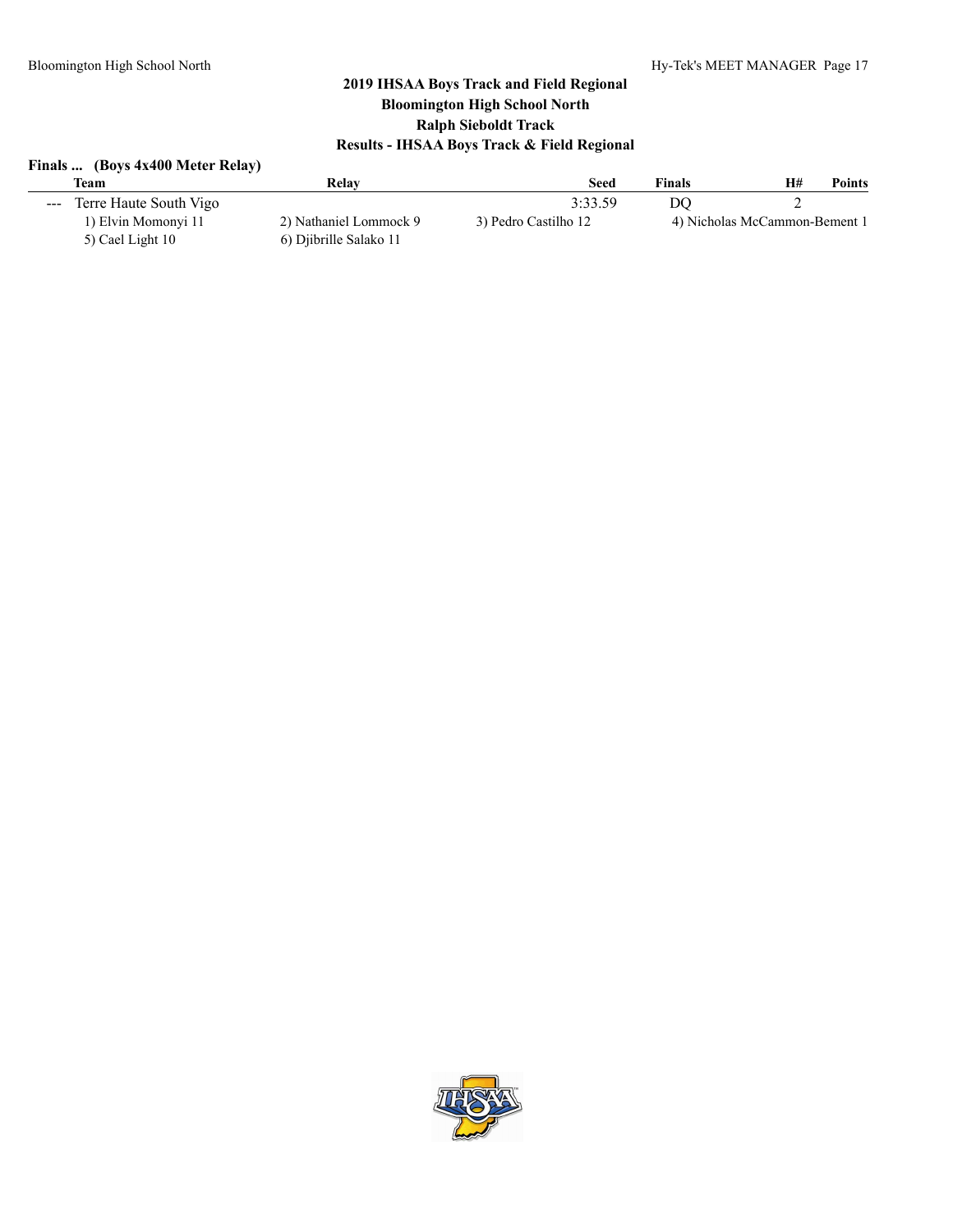#### **Boys 4x800 Meter Relay**

| <b>Regional:</b> | $7:54.77$ # 1999 |      |  |
|------------------|------------------|------|--|
| State:           | 7:38.62 ! 2011   |      |  |
|                  |                  | CFTI |  |

**Regional: 7:54.77 # 1999 Bloomington South, Bloomington South State: 7:38.62 ! 2011 Lawrence Central, Lawrence Central**

#### **7:53.43 STAN Team Relay Seed Finals H# Points Finals** 1 Bloomington North 8:32.54 8:02.85 2 10 1) Mason Childers 10 2) Henry Streib 11 3) Nathaniel Dixon 11 4) Paul Rushton 11 5) Cole Weida 11 6) Isaiah Hollars 12 7) Liam Arthur 9 8) Griffin Bruce 9 2 Terre Haute North Vigo 8:04.46 2 8 1) Mason Turner 12 2) Michael Dunagan 12 3) Stephen Burchyett 12 4) Joshua Readinger 12 5) Nerius White 9 6) Ian Gadberry 10 7) Anthony Adams 10 8) Patrick O'Connor 10 3 Bloomington South 8:19.37 8:13.14 2 6 1) Neal Alderson 10 2) Mitchell Clarke 12 3) Zachary Cornwell 11 4) Mason Moore 11 5) Ian Shaw 12 6) Wilson Zinkan 12 7) Luke Kidd 10 8) John Gillard 11 4 Jennings County 2 5 1) Lane Elsner 9 2) Alex Hendrix 12 3) Anthony Siener 11 4) Jason Gasper 11 5) Ian Campbell 9 6) Carter Leak 11 7) Gavin Hendrix 10 8) Logan McIntosh 9 5 Martinsville 2 2 4 1) Gabriel Roesli 12 2) Carson Heath 10 3) Jalen Frye 12 4) Riley Henson 12 5) Dylan Gardner 11 6) Logan Worzella 10 7) Griffin Worzella 9 6 Austin 8:36.46 8:31.42 2 3 1) Chase Rusch 12 2) Xavier Rahe 10 3) Wyatt Beck 9 4) Josiah White 11 5) Peyton Hollan 12 6) Ethan Fugate 12 7) Steven Bellamy 11 8) Chance Craig 9 7 Springs Valley 8:50.07 8:39.25 1 2 1) Justin Curtis 12 2) Canyon Crew 9 3) Christian Mahan 12 4) Gavin Angel 10 5) Aiden Angel 10 6) LaShawn Tutt 11 7) Ethan Edwards 9 8 Edgewood 8:44.42 8:46.84 1 1 1) Izaiah Doering 2) Aden-Michael Siek 10 3) Elliott Gough 10 4) Luke Roland 11 5) Dylan Robertson 10 6) Austin Haskett 12 7) Liam Nelson 11 8) Drew Fletcher 12 9 Northview 8:44.92 8:47.38 1 1) Hunter Strain 10 2) Jared Parkey 9 3) Corbin Butts 10 4) Thomas Chapman 10 5) Carter Mullenix 10 10 Jeffersonville 2012 12:51.82 12:51.82 12:51.82 12:51.82 12:51.82 12:51.82 12:51.82 12:51.82 12:51.82 12:51.82 12:51.82 12:51.82 12:51.82 12:51.82 12:51.82 12:51.82 12:51.82 12:51.82 12:51.82 12:51.82 12:51.82 12:51.82 1 1) Drew Garritson 10 2) Noah Fears 11 3) Adonis Boyd 11 4) William Burns III 11 11 Bedford North Lawrence 8:38.09 8:54.47 2 1) Isaac Williams 10 2) Avery Roach 11 3) Owen Beaver 11 4) Chance Pemberton 12 5) Derek Gross 12 6) Brayden Lanham 10 7) Jet Melvin 11 8) Cameron Haste 9 12 Brown County 12 Brown County 12 Brown County 12 Brown County 1 1) Marino Dolph 12 2) Aidan Burt 10 3) Waylon Patrick 9 4) Jackson McPheeters 12 5) Rhett Silbaugh 9 6) Cameron Fox 10 7) Jason Stratton 12

13 White River Valley 1 and 1 and 1 and 1 and 1 and 1 and 1 and 1 and 1 and 1 and 1 and 1 and 1 and 1 and 1 and 1 and 1 and 1 and 1 and 1 and 1 and 1 and 1 and 1 and 1 and 1 and 1 and 1 and 1 and 1 and 1 and 1 and 1 and 1 1) Eli Crites 9 2) Blaine Gilstrap 11 3) Joseph Records 11 4) Tanner Denham 11 5) Justus Lundy 12 14 Silver Creek 8:49.97 9:02.20 1

5) Gabe Armstrong 9 6) Aubrey Smith 11 7) Preston Coots 11

1) Ashton Still 10 2) Max Kerber 12 3) Gavin Clark 10 4) Kyle Cooper 12

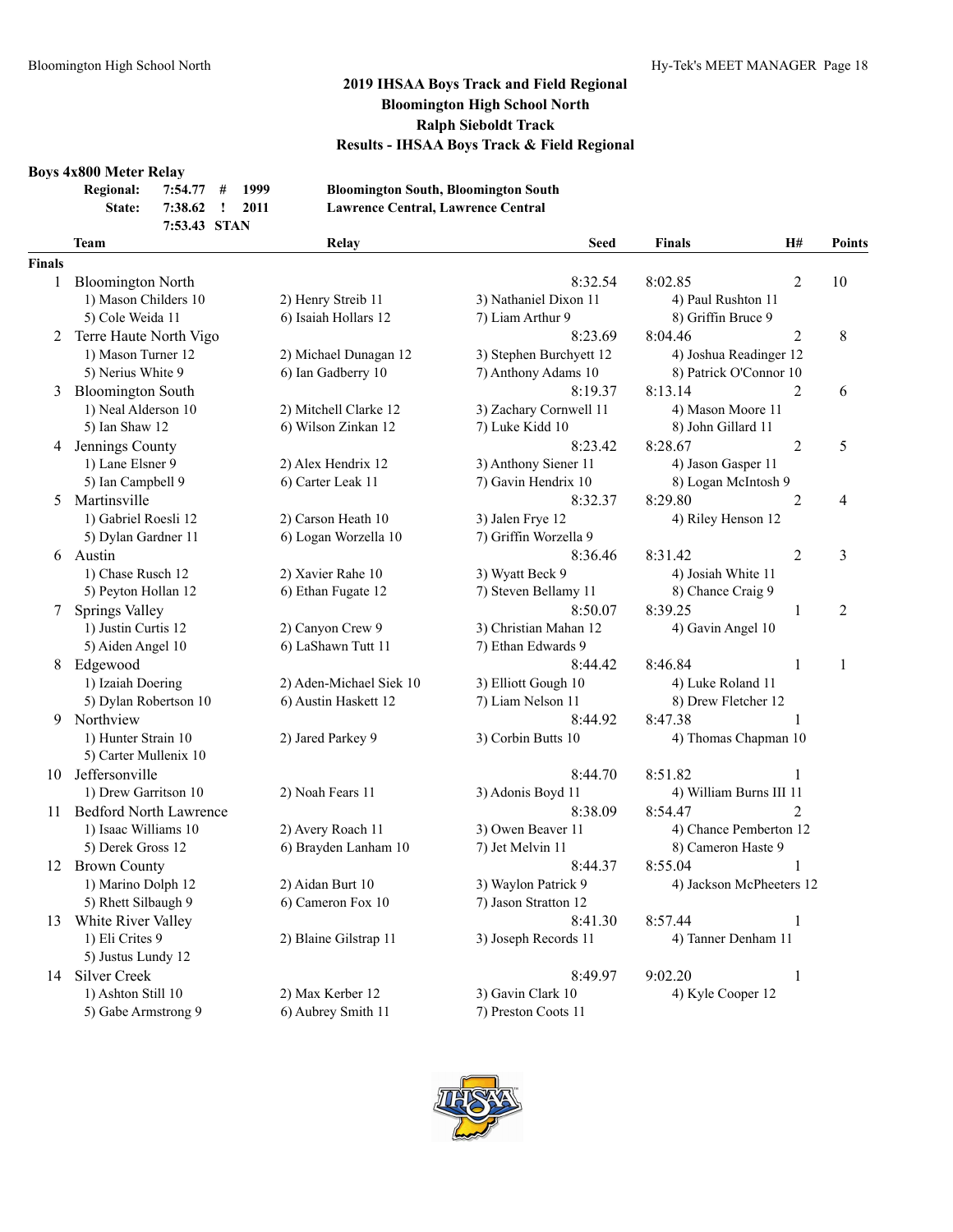|    | 1) Eric Hinkle 12      |
|----|------------------------|
|    | 5) Steven Schnepp 11   |
| 16 | Terre Haute South Vigo |
|    | 1) Eric Haworth 9      |

5) Cael Light 10 6) Mason Cranford 9 7) Matt Gambill 9

15 South Putnam 8:41.55 9:07.53 1 2) Austin Rumley 12 3) Andrew Carr 12 4) Karl Egold 11 5) Austin Arnold 12 7) Daniel Johnson 11 8) Eli Smith 9 16 Terre Haute South Vigo 2 2008 12:38.23 9:26.91 2 2) Lucas Hills 12 3) Trey Browne 11 4) Isaac Hults 9

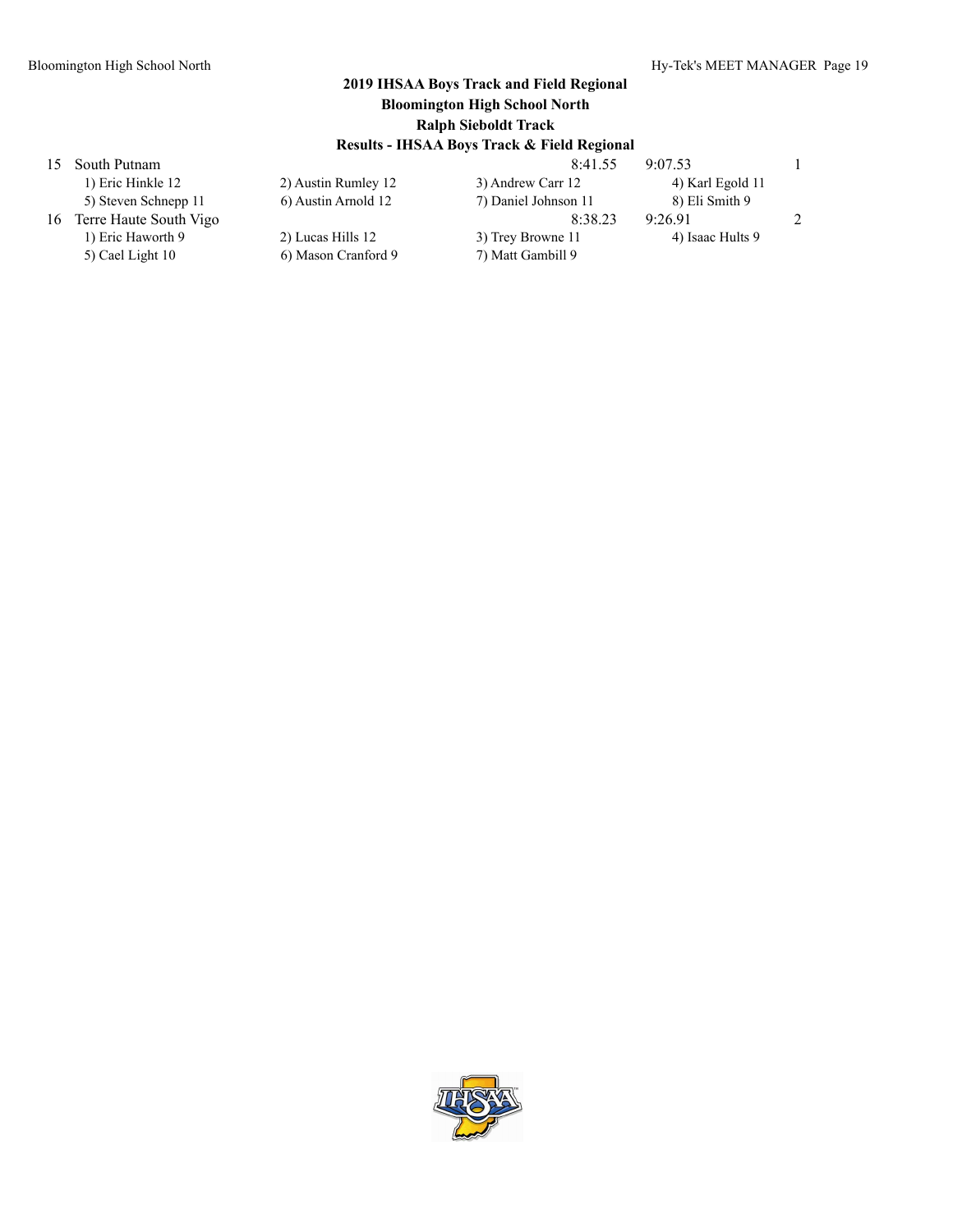#### **Boys High Jump**

| <b>Regional:</b> |                | $7-01$ # 1980 | Ron Jones, Mt. Vernon           |
|------------------|----------------|---------------|---------------------------------|
| State:           | 7-01.25 ! 1977 |               | <b>Jeff Woodard, New Albany</b> |
|                  | 6-04.50 STAN   |               |                                 |

|               | Name                 |     | Yr School                     | Seed        | <b>Finals</b> |             | <b>Points</b> |
|---------------|----------------------|-----|-------------------------------|-------------|---------------|-------------|---------------|
| <b>Finals</b> |                      |     |                               |             |               |             |               |
|               | Lane Hawkins         | 12  | <b>Bedford North Lawrence</b> | $6 - 05.00$ | 6-08.00       | <b>STAN</b> | 10            |
|               | Grayson Rolen        |     | <b>Bloomington South</b>      | $6 - 04.00$ | $6 - 06.00$   | <b>STAN</b> | 8             |
| 3             | Victor Dailey        | 12. | Jeffersonville                | 6-08.00     | J6-06.00      | <b>STAN</b> | 6             |
| 4             | David Brown          |     | 12 Edgewood                   | $6 - 04.00$ | 6-04.50       | <b>STAN</b> | 5             |
| 5             | Teddy Waxler         | 12. | <b>Bloomington North</b>      | $6 - 04.00$ | $J6-04.50$    | <b>STAN</b> | 4             |
| 6             | <b>Brett Bosley</b>  | 10  | Paoli                         | $6 - 01.00$ | $6 - 02.00$   |             | 3             |
|               | Harrison Sanford     |     | West Washington               | $6 - 00.00$ | $6 - 01.00$   |             | 1.50          |
|               | Avery Duncan         | 11  | Charlestown                   | $6 - 00.00$ | 6-01.00       |             | 1.50          |
| 9             | Kain Gregory         |     | South Putnam                  | $6 - 04.00$ | $J6-01.00$    |             |               |
| 10            | Derek Thompson       |     | <b>Brownstown Central</b>     | $5-10.00$   | $6 - 00.00$   |             |               |
| 11            | Carter Ezzell        | 10  | Salem                         | $6 - 00.00$ | $J6-00.00$    |             |               |
| 11            | Samuel Robbins       | 12. | Linton-Stockton               | $6 - 00.00$ | $J6-00.00$    |             |               |
| ---           | Jordan Curtis        | 11  | Springs Valley                | $5 - 10.00$ | NH            |             |               |
| $--$          | Jacob Lucas          | 10  | Silver Creek                  | $6 - 02.00$ | NH            |             |               |
| $---$         | Travis Clark         | 10  | Clay City                     |             | NH            |             |               |
| $--$          | Nathan Owens         |     | Clay City                     | $5 - 10.00$ | NH            |             |               |
| $---$         | <b>Taylor Porter</b> | 12. | <b>Bedford North Lawrence</b> | 6-01.00     | NH            |             |               |
| ---           | Charlie Caudill      |     | Seymour                       | $5-10.00$   | NH            |             |               |
| $---$         | Deydrian Hughes      | 10  | Jeffersonville                | $5 - 10.00$ | NΗ            |             |               |

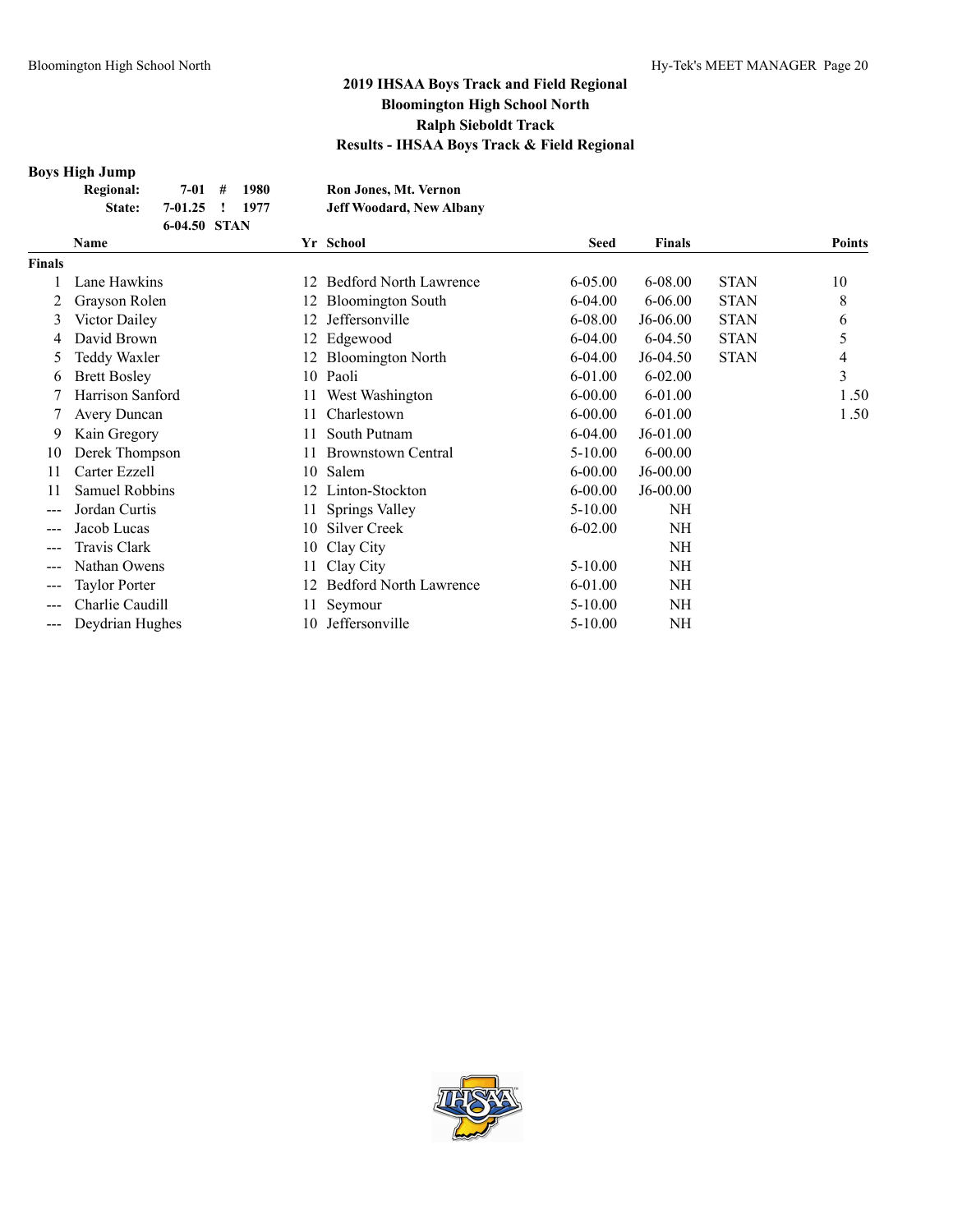# **Boys Pole Vault**

| JYƏ 1 VIV YAUIL  |               |      |                                       |
|------------------|---------------|------|---------------------------------------|
| <b>Regional:</b> | $17-03$ #     | 2014 | Deakin Volz, Southridge               |
| State:           | $17-06$ !     | 2015 | <b>Deakin Volz, Bloomington South</b> |
|                  | 14-04.00 STAN |      |                                       |

|                        | <b>Name</b>          |     | Yr School                     | Seed         | <b>Finals</b> | <b>Points</b> |
|------------------------|----------------------|-----|-------------------------------|--------------|---------------|---------------|
| <b>Finals</b>          |                      |     |                               |              |               |               |
|                        | Joshua Wiers         | 10  | Jeffersonville                | 14-00.00     | 14-00.00      | 10            |
|                        | Caleb Bollinger      | 12. | <b>Brownstown Central</b>     | 13-00.00     | 13-08.00      | 8             |
| 3                      | Ethan Hensley        | 11  | <b>Bloomington South</b>      | 13-00.00     | 13-04.00      | 5.50          |
| 3                      | Mathieu Stucky       | 11  | Henryville                    | 13-06.00     | 13-04.00      | 5.50          |
| 5                      | Evan Slover          | 12. | Linton-Stockton               | 13-00.00     | J13-04.00     | 4             |
| 6                      | Carter LaCoursiere   |     | 12 Owen Valley                | 13-06.00     | J13-04.00     | 3             |
|                        | Scott Hagan          | 12. | Silver Creek                  | 12-06.00     | 13-00.00      | 2             |
| 8                      | Alan Anderson        | 12. | <b>Bedford North Lawrence</b> | 12-00.00     | 12-06.00      | I.            |
| 9                      | Jacob Smith          | 11- | Cloverdale                    | 12-00.00     | 12-00.00      |               |
| 10                     | Adonis Boyd          | 11  | Jeffersonville                | 11-00.00     | 11-06.00      |               |
| 11                     | Chris Mitchell       | 10  | Greencastle                   | 11-06.00     | J11-06.00     |               |
| 12                     | Quinten Carney       |     | <b>Bloomington South</b>      | 11-06.00     | J11-06.00     |               |
|                        | Grant Bell           | 10  | Sullivan                      | 11-06.00     | NH            |               |
|                        | <b>Ricky Stanley</b> | 10  | <b>Brown County</b>           | 11-06.00     | NH            |               |
|                        | Brayden Taylor       | 12. | Terre Haute North Vigo        | $11 - 00.00$ | NH            |               |
| ---                    | Matt Taylor          | 10  | <b>Bloomington North</b>      | $11 - 00.00$ | NH            |               |
| $\qquad \qquad \cdots$ | Jakub Marek          |     | Seymour                       | 12-00.00     | NH            |               |

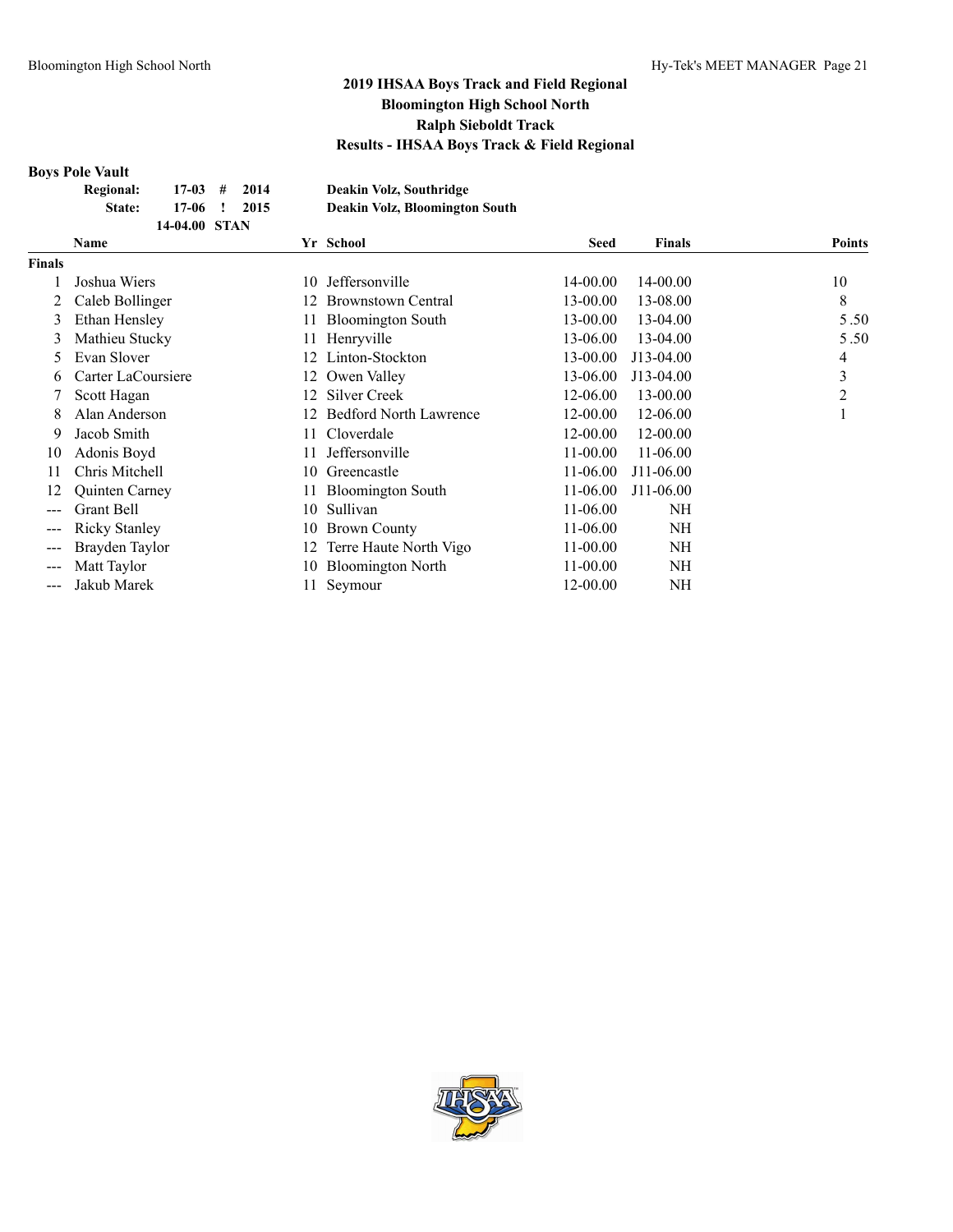#### **Boys Long Jump**

|               | _ _ _ _ _ _ _ _ _ _ _ |               |      |                                |             |               |    |        |
|---------------|-----------------------|---------------|------|--------------------------------|-------------|---------------|----|--------|
|               | <b>Regional:</b>      | $26-05$ #     | 1991 | <b>Dylan Barnes, Boonville</b> |             |               |    |        |
|               | State:                | 24-07.75      | 1995 | <b>Frank Young, Kokomo</b>     |             |               |    |        |
|               |                       | 22-04.75 STAN |      |                                |             |               |    |        |
|               | <b>Name</b>           |               |      | Yr School                      | <b>Seed</b> | <b>Finals</b> | H# | Points |
| <b>Finals</b> |                       |               |      |                                |             |               |    |        |
|               |                       |               |      |                                |             |               |    |        |

| Finals |                     |    |                               |              |              |   |    |
|--------|---------------------|----|-------------------------------|--------------|--------------|---|----|
|        | David Brown         | 12 | Edgewood                      | 21-01.25     | $21 - 04.00$ |   | 10 |
|        | Jordan Pohl         |    | Jeffersonville                | 20-06.00     | 21-03.00     |   | 8  |
| 3      | <b>Keaton Butts</b> |    | 12 Clay City                  | 20-03.00     | $21 - 02.50$ | 2 | 6  |
| 4      | Grayson Rolen       |    | 12 Bloomington South          | 20-11.00     | 21-00.25     |   | 5  |
|        | Nathan Jenkins      | 12 | <b>Bloomington North</b>      | 21-05.00     | 20-09.00     |   | 4  |
| 6      | Tevin Jeter         |    | 12 Eastern (Pekin)            | 20-06.75     | J20-09.00    |   | 3  |
|        | Luke Frey           |    | West Vigo                     | 19-11.00     | $20-04.50$   | 2 | 2  |
| 8      | Ahmad Benford       |    | Terre Haute North Vigo        | 20-03.00     | 19-10.50     | 2 |    |
| 9      | Jacob Graf          | 12 | <b>Silver Creek</b>           | 20-00.00     | 19-07.75     | 2 |    |
| 10     | <b>Brett Bosley</b> |    | 10 Paoli                      | $21 - 10.50$ | 19-04.25     |   |    |
|        | Jacob Lucas         |    | 10 Silver Creek               | 20-00.00     | 18-11.00     | 2 |    |
| 12     | Steven Cruz         | 9. | Charlestown                   | 21-01.00     | 18-06.25     |   |    |
| 13     | Keyton Hollan       | 10 | Scottsburg                    | 19-11.00     | 18-06.00     | 2 |    |
|        | Drew Shoufler       |    | <b>Bedford North Lawrence</b> | 20-04.00     | <b>FOUL</b>  |   |    |

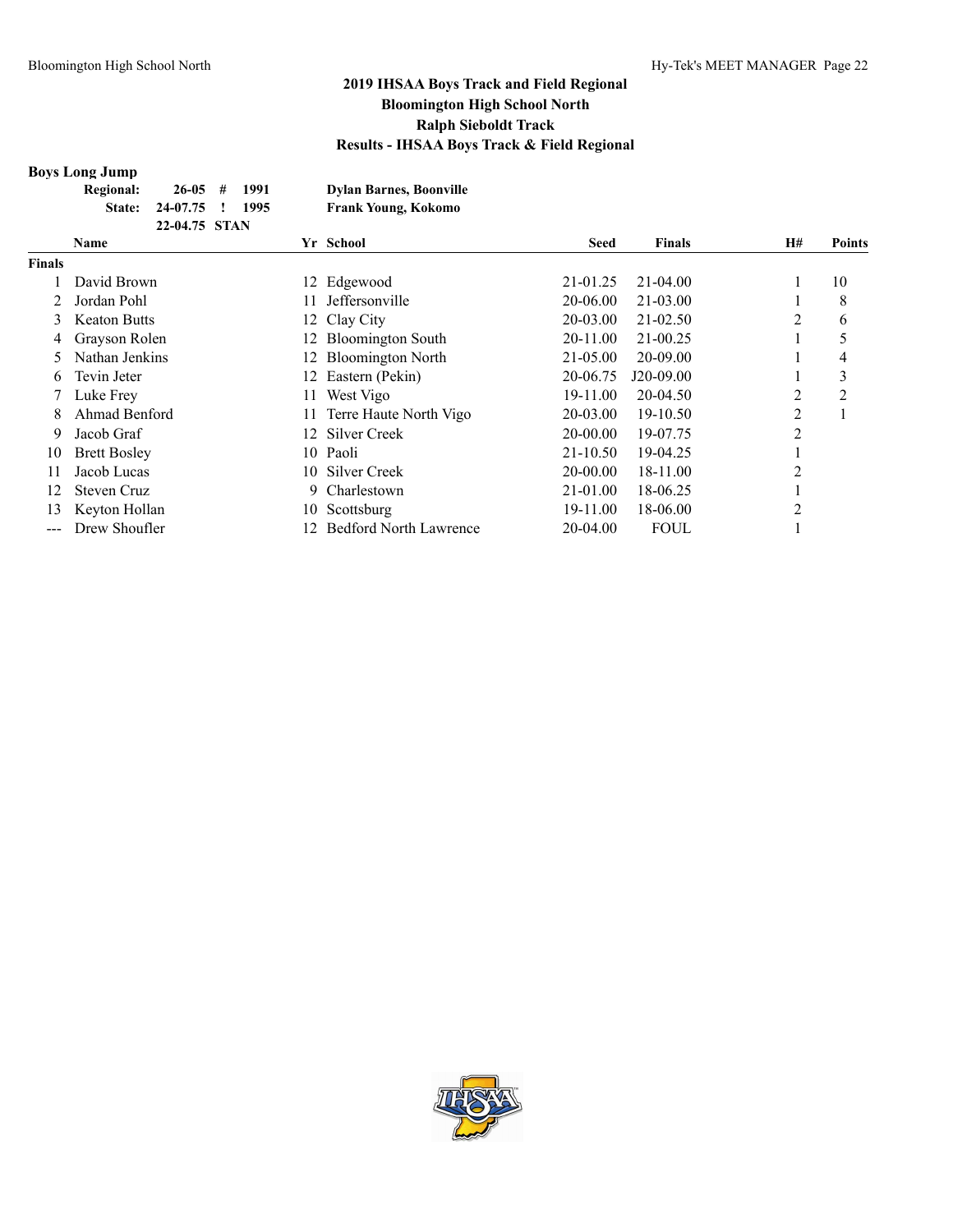#### **Boys Shot Put**

|               | <b>Name</b>      |               |      | Yr School                     | <b>Seed</b> | <b>Finals</b> | H# | Points |
|---------------|------------------|---------------|------|-------------------------------|-------------|---------------|----|--------|
|               |                  | 53-05.50 STAN |      |                               |             |               |    |        |
|               | State:           | 66-08.50      | 1997 | Jeremy Allen, Pike            |             |               |    |        |
|               | <b>Regional:</b> | $63-01$ #     | 2003 | <b>Corey Martin, Edgewood</b> |             |               |    |        |
| ротэ оног тиг |                  |               |      |                               |             |               |    |        |

|                                                                                                | $\cdots$          |     | <b>Denovi</b>                 | www      | * *******    |             |   | а отнез |
|------------------------------------------------------------------------------------------------|-------------------|-----|-------------------------------|----------|--------------|-------------|---|---------|
| <b>Finals</b>                                                                                  |                   |     |                               |          |              |             |   |         |
|                                                                                                | Jason Swarens     | 11. | Terre Haute South Vigo        | 61-00.00 | $62 - 04.50$ | <b>STAN</b> | 2 | 10      |
|                                                                                                | Parker Lucas      | 11  | <b>Bloomington North</b>      | 51-11.00 | 54-08.00     | <b>STAN</b> | 2 | 8       |
| 3                                                                                              | John Sherman      | 12  | Terre Haute North Vigo        | 50-10.00 | 50-06.00     |             | 2 | 6       |
| 4                                                                                              | Isaac Chastain    | 12. | Sullivan                      | 46-06.00 | 50-02.50     |             |   |         |
| 5                                                                                              | Nathan Moore      | 11. | <b>Bloomington North</b>      | 50-00.00 | 50-02.00     |             | 2 | 4       |
| 6                                                                                              | Haden Mettert     |     | 12 Seymour                    | 51-01.00 | 49-11.00     |             | 2 | 3       |
|                                                                                                | Peyton Westfall   | 11. | South Vermillion              | 48-10.50 | 49-04.75     |             | 2 | 2       |
| 8                                                                                              | Aaron Buell       | 12. | Clay City                     | 49-00.00 | 49-02.00     |             | 2 |         |
| 9                                                                                              | Payton Jackson    | 12. | White River Valley            | 47-10.50 | 48-04.00     |             | 2 |         |
| 10                                                                                             | Silas Robbins     | 12. | Linton-Stockton               | 47-09.50 | 47-09.25     |             |   |         |
| 11                                                                                             | Zane Anderson     | 11. | Paoli                         | 46-09.00 | 47-08.00     |             |   |         |
| 12                                                                                             | Robert Braunecker | 11- | Charlestown                   | 46-07.00 | $46 - 10.25$ |             |   |         |
| 13                                                                                             | Zach Howlett      | 12. | Switzerland County            | 47-03.00 | $46 - 03.50$ |             |   |         |
| 14                                                                                             | Alaric Juhl       | 11  | <b>Bedford North Lawrence</b> | 45-07.00 | $45 - 00.00$ |             |   |         |
| 15                                                                                             | Konnor McIntosh   | 10  | Austin                        | 44-07.00 | 43-06.50     |             |   |         |
| $\frac{1}{2} \left( \frac{1}{2} \right) \left( \frac{1}{2} \right) \left( \frac{1}{2} \right)$ | Tyler Welty       | 12. | Edgewood                      | 46-09.75 | <b>FOUL</b>  |             |   |         |

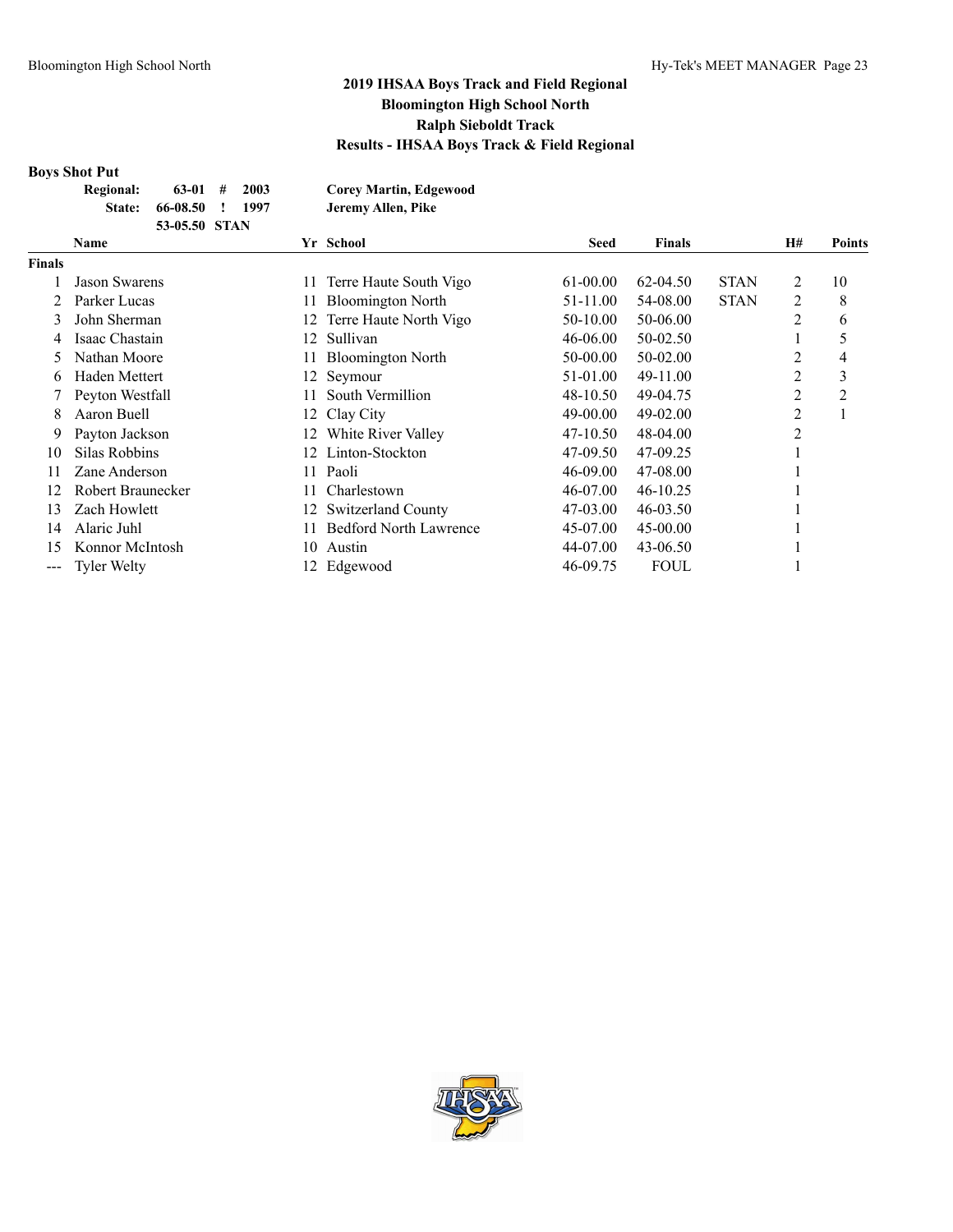#### **Boys Discus Throw**

|      | Regional: | $203-00$ # 1996 |  | <b>Ben Jackson, Floyd Central</b> |  |
|------|-----------|-----------------|--|-----------------------------------|--|
|      | State:    | 217-01 ! 1993   |  | John Schulte, Hanover Central     |  |
|      |           | 159-10 STAN     |  |                                   |  |
| Name |           |                 |  | Vr. School                        |  |

|        | <b>Name</b>       |      | Yr School                     | <b>Seed</b> | <b>Finals</b>    |             | <b>H#</b> | Points         |
|--------|-------------------|------|-------------------------------|-------------|------------------|-------------|-----------|----------------|
| Finals |                   |      |                               |             |                  |             |           |                |
|        | Jason Swarens     | 11   | Terre Haute South Vigo        | 154-08      | 175-07.00        | <b>STAN</b> | 2         | 10             |
|        | Robert Braunecker |      | Charlestown                   | 154-06      | 159-02.00        |             | 2         | 8              |
| 3      | Clayton Hoover    |      | White River Valley            |             | 141-06 155-02.00 |             | 2         | 6              |
| 4      | Payton Patterson  |      | North Putnam                  | 130-06      | 152-11.00        |             |           | 5              |
| 5      | Parker Lucas      | 11.  | <b>Bloomington North</b>      | 154-10      | 149-08.00        |             | 2         | 4              |
| 6      | Aaron Martin      |      | Jennings County               | 149-08      | 149-06.00        |             | 2         | 3              |
|        | Noah Ponce        |      | <b>Bloomington North</b>      | 148-09      | 148-03.00        |             | 2         | $\overline{c}$ |
| 8      | Peyton Westfall   | 11.  | South Vermillion              | 141-02      | 146-02.00        |             | 2         |                |
| 9      | Silas Robbins     | 12.  | Linton-Stockton               | 148-11      | 145-02.00        |             | 2         |                |
| 10     | John Sherman      | 12 - | Terre Haute North Vigo        | 138-04      | 139-10.00        |             |           |                |
| 11     | Zach Howlett      | 12   | Switzerland County            | 130-08      | 138-11.00        |             |           |                |
| 12     | Cale Bunch        |      | <b>Bedford North Lawrence</b> | 138-02      | 138-06.00        |             |           |                |
| 13     | Caleb Madden      |      | 12 Seymour                    | 136-09      | 132-00.00        |             |           |                |
| 14     | Nathan Hamilton   |      | 12 Springs Valley             | 130-11      | 124-11.00        |             |           |                |
| 15     | Isaac Chastain    | 12.  | Sullivan                      | 137-03      | 122-01.00        |             |           |                |
| 16     | Zach Stidham      |      | Austin                        | 121-04      | 113-09.00        |             |           |                |